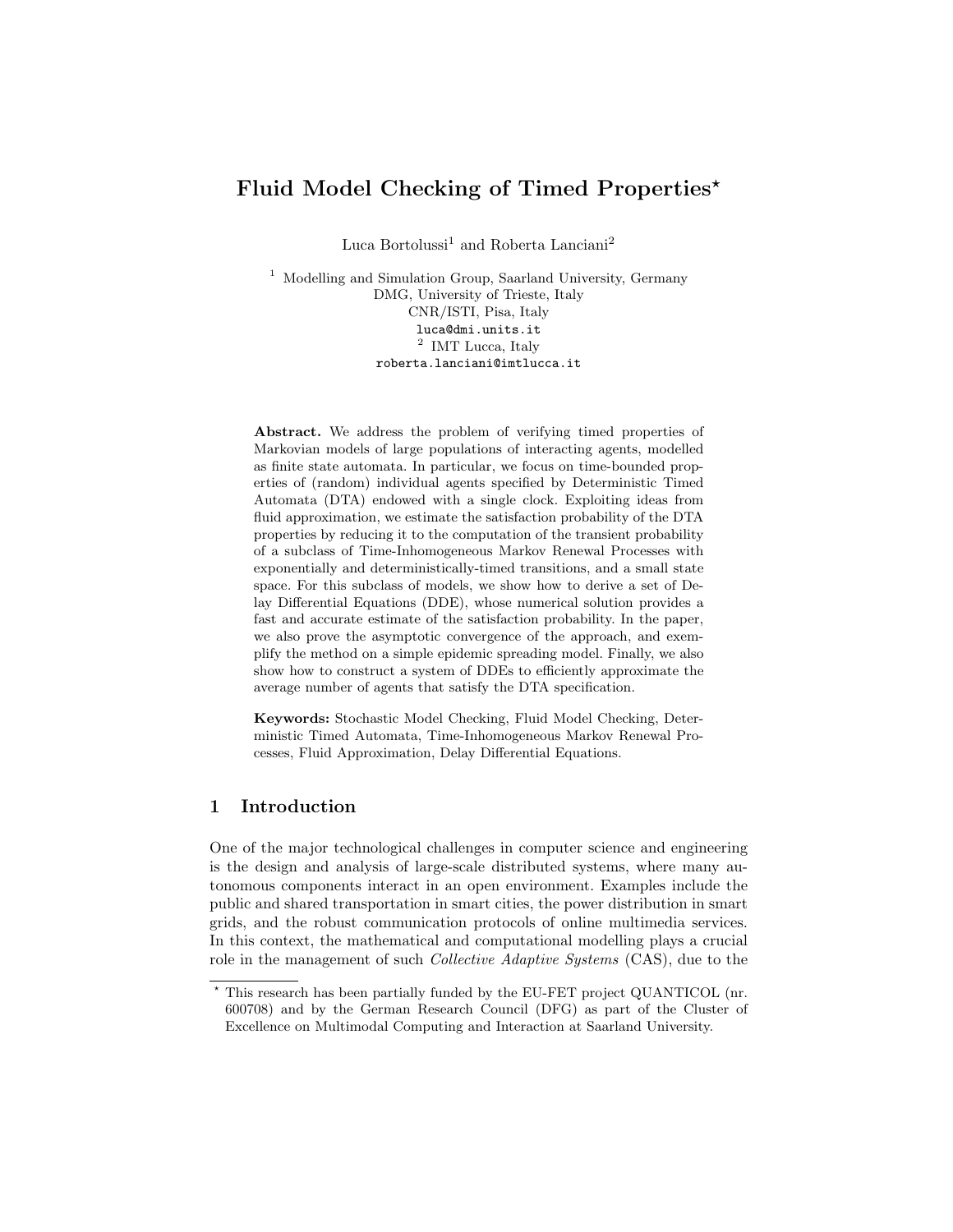need of understanding and control of their emergent behaviours in open working conditions. The intrinsic uncertainty of CAS can be properly captured by stochastic models, but the large number of interacting entities always results in a severe state space explosion, introducing exceptional computational challenges. In particular, the scalability of the models and of their analysis techniques is a major issue in the development of stochastic model checking procedures for the verification of formal properties. In this context, up to now, the numerical approaches [24] are deeply hampered by the state space explosion of the large stochastic models, and the statistical methods based on simulation require a large computational effort.

A recent line of work tries to address the issue of scalability by exploiting stochastic approximation techniques  $[10, 11]$ , like the Fluid Approximation [8, 9, 18]. In this method, a stochastic discrete model is replaced by a simpler continuous one, whose dynamics is described by a set of differential equations. In [8], the authors exploit this limit construction to verify properties that asses the behaviour of a single individual in a collective system, and define a procedure called the Fluid Model Checking (FMC) [7, 25]. This technique is based on the Fast Simulation Theorem [16], which ensures that in a large population, a single entity is influenced only by the mean behaviour of the rest of the agents.

In this work, we extend [8] to more complex time-bounded properties specified by Deterministic Timed Automata endowed with a single clock [1, 3, 17]. As in [8,10,13,23], we combine the agent and the DTA specification with a product construction, obtaining a Time-Inhomogeneous Markov Renewal Process [15]. We then exploit results [6, 22], defining the Fluid Approximation of this type of models as the solution of a system of Delay Differential Equations (DDE) [16]. Other works dealing with the verification of DTA properties are [4, 12, 14, 19].

Main Result. We introduce a new fast and efficient Fluid Model Checking procedure to accurately approximate the probability that a single agent satisfies a single-clock DTA specification up to time T. Similarly to  $[8]$ , the technique is based of the Fast Simulation Theorem, and couples the Fluid Approximation of the collective system with a set of Delay Differential Equations for the transient probability of the Time-Inhomogeneous Markov Renewal Process obtained by the product construction between the single agent and the DTA specification.

In the paper, we discuss the theoretical aspects of our approach, proving the convergence of the estimated probability to the true one in the limit of an infinite population. We also show the procedure at work on a running example of a simple epidemic process, emphasising the quality of the approximation and the gain in terms of computational time. Finally, by exploiting the construction of  $[10, 22]$ , we also show how to define a set of DDEs approximating the mean number of agents satisfying a single-clock DTA specification up to time T.

Paper structure. In Sec. 2, we introduce the modelling language, the Fluid Approximation, the Fast Simulation Theorem, and the DTA specification for the timed properties. In Sec. 3, we present our FMC procedure, defining the DDEs for the probability that the single agent satisfies the timed property. In Sec. 3.1, we adapt our verification technique to compute the mean number of agents that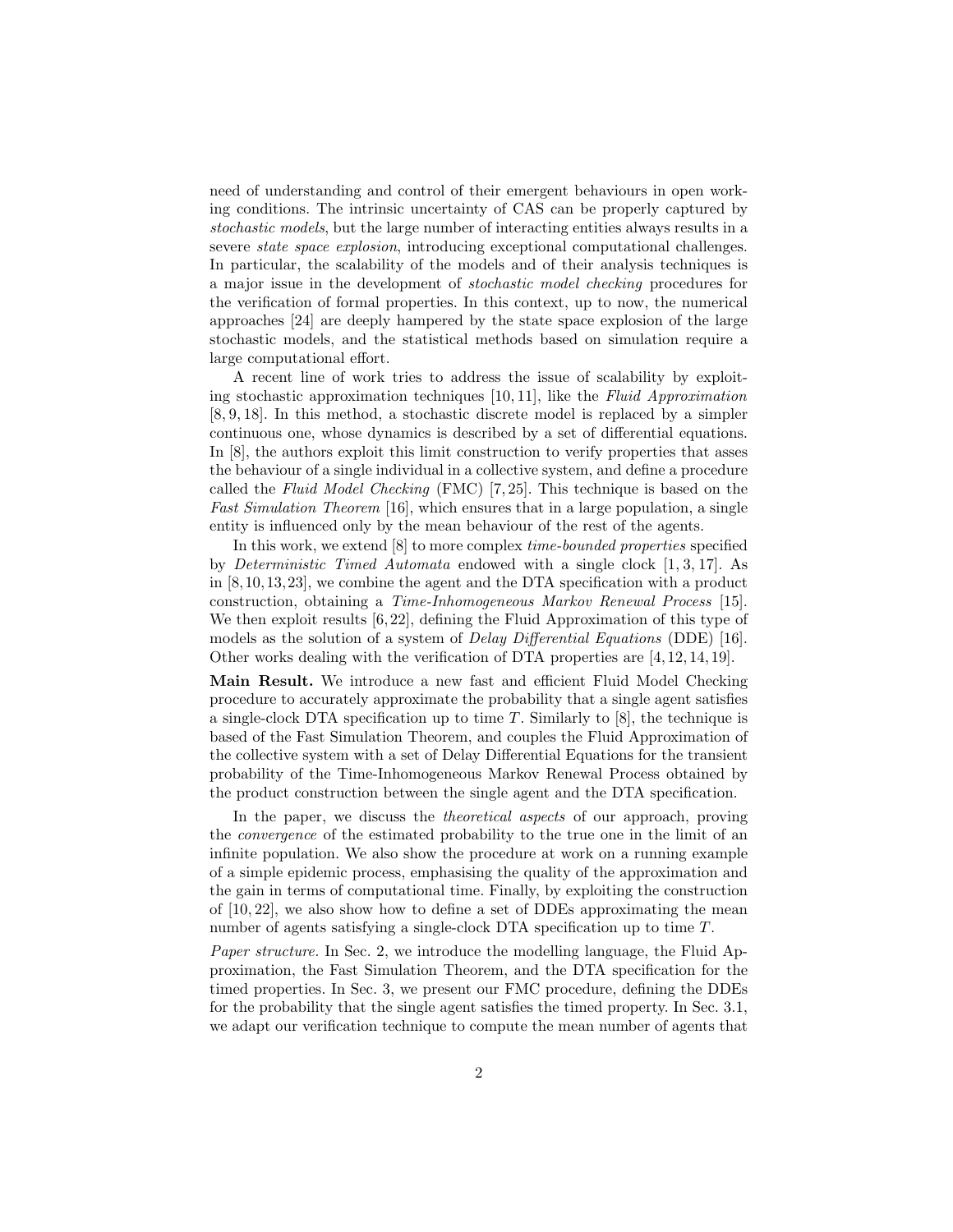meet the DTA requirement. In Sec. 4, we discuss the quality of the approximation on the epidemic example. Finally, in Sec. 5, we draw the final conclusions. The proofs of the theoretical results are omitted and can be found in the extended version available at http://arxiv.org/abs/1506.05909.

## 2 Background and Modelling Language

Agent Classes and Population Models. A collective system is comprised of a large number of interacting agents. To describe its dynamics, we define a population model [10,11] in which the agents are divided into classes, called agent classes, according to their behaviour.

**Definition 1 (Agent Class).** An agent class  $\mathscr A$  is a pair  $(S, E)$  in which  $S =$  $\{1,\ldots,m\}$  is the (finite) state space and  $E = \{\epsilon_1,\ldots,\epsilon_n\} \subseteq S \times \mathscr{L} \times S$  is the (finite) set of local transitions of the form  $\epsilon_i = s_i \xrightarrow{\alpha_i} s'_i$ , where  $s_i, s'_i \in S$  are the initial and arrival states, and  $\alpha_i \in \mathscr{L}$  is the unique label of  $\epsilon_i$ , i.e.  $\alpha_i \neq \alpha_j$  for  $i \neq j^3$ .

Intuitively, an agent in class  $\mathscr{A} = (S, E)$  is a finite state automaton that can change state by performing the actions in  $E$ . Then, assuming that agents in the same state are indistinguishable, to define the population model, we rely on the counting abstraction, counting how many agents are in each state at time t. Hence, for each agent class, we define the collective or counting variables  $X_1^{(N)}(t), \ldots, X_m^{(N)}(t)$  given by  $X_j^{(N)}(t) = \sum_k \mathbb{1}_{\{Y_k^{(N)}(t) = j\}}$ , where  $Y_k^{(N)}$  $\zeta_k^{(N)}(t) \in$  $\{1, \ldots, m\}$  is the random variable denoting the state of agent k at time t, and  $N = \sum_{i} \sum_{j} X_j^{(N)}$  is the population size, that we assume constant in time (cf. also [8]). Then, given  $n = \sum_{\mathscr{A}} |S|$ , the state of the population model is given by the vector  $\mathbf{X}^{(N)}(t) \in (\mathbb{R}_{\geq 0})^n$  that enlists the counting variables of the agent classes.

**Definition 2** (Population Model). A population model  $\mathcal{X}^{(N)}$  is a tuple  $\mathcal{X}^{(N)}$  =  $(\mathbb{A}, \mathcal{T}^{(N)}, \mathbf{x}_0^{(N)})$ , where  $\mathbb{A} = {\mathcal{A}_1, \ldots, \mathcal{A}_\nu}$  is the set of agent classes, as in Definition 1;  $\mathbf{x}_0^{(N)} = \mathbf{X}^{(N)}(0)$  is the initial state; and  $\mathcal{T}^{(N)} = {\tau_1, \ldots, \tau_\ell}$  is the set of global transitions of the form  $\tau_i = (\mathbb{S}_i, f_i^{(N)}, \mathbf{v}_i^{(N)})$ , where:

- $-\mathbb{S}_i = \{s_1 \stackrel{\alpha_1}{\longrightarrow} s_1', \ldots, s_p \stackrel{\alpha_p}{\longrightarrow} s_p'\}$  is the (finite) multi-set of local transitions synchronized by  $\tau_i$ ;
- $f_i^{(N)} : (\mathbb{R}_{\geq 0})^n \longrightarrow \mathbb{R}_{\geq 0}$  is the (Lipschitz continuous) global rate function;
- $-\mathbf{v}_i = \sum_{\alpha_j \in \mathbb{S}_i} |\{\alpha_j\}| (\mathbb{1}_{s_j} \mathbb{1}_{s'_j})$  is the update vector, where  $|\{\alpha_j\}\|$  is the multiplicity of  $\alpha_i$  in  $\mathbb{S}_i$ , and  $\mathbb{1}_{s_j}$  is the vector equal to 1 on  $s_j$  and 0 elsewhere.

<sup>3</sup> The restriction on the uniqueness of the labels can be dropped (as in [10]) at the price of heavier notation and combinatorics in the definitions of the rest of the paper.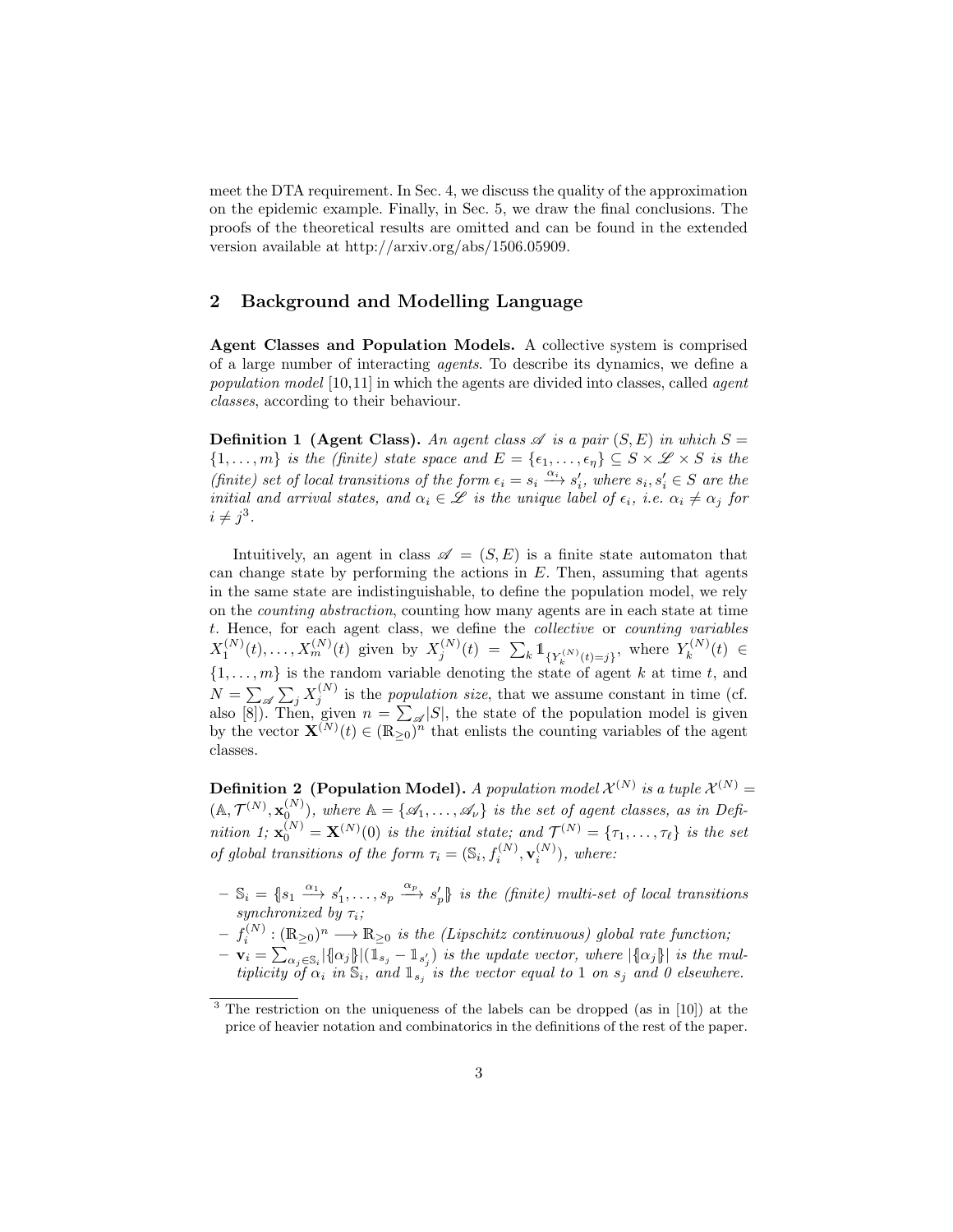

**Fig. 1.** The agent class  $\mathscr A$  (left) and property  $\mathbb D$  (right) of the running example.

When a global transition  $\tau_i = (\mathbb{S}_i, f_i^{(N)}, \mathbf{v}_i)$  is taken, the transitions in  $\mathbb{S}_i$  fire at the local level, meaning that, for each  $s \stackrel{\alpha}{\to} s'$  in  $\mathbb{S}_i$ , an agent moves from s to s'. Hence, the update vector  $\mathbf{v}_i$  encodes the net change in the state  $\mathbf{X}^{(N)}(t)$  of  $\mathcal{X}^{(N)}$  due to transition  $\tau_i$ . Moreover, for the model to be meaningful, whenever at time t it is not possible to execute  $\tau_i$ , because there are not enough agents available, i.e.  $(\mathbf{X}^{(N)}(t) - \mathbf{v}_i)_j < 0$  for some  $j \in \{1, ..., n\}$  with  $n = |\mathbf{X}^{(N)}(t)|$ , we require the rate function to be zero, i.e.  $f_i^{(N)}(\mathbf{X}^{(N)}(t)) = 0$ .

Example. The running example that we consider is a simple SIS model, describing the spreading of a disease inside a population. All agents belong to the same agent class  $\mathscr A$ , depicted in Fig. 1, and can be either *susceptible* (S) or *infected*  $(I)$ . When they are *susceptible*, they can be infected  $(inf)$ , and when they are infected, they can either pass the infection (pass) or recover (rec). Hence, the state  $\mathbf{X}^{(N)}(t)$  of the population model is  $\mathbf{X}^{(N)}(t) = (X_{\mathcal{S}}^{(N)})$  $S^{(N)}(t), X_I^{(N)}(t)$ , and we define 2 global transitions:  $\tau_r = (\lbrace I \xrightarrow{rec} S \rbrace, f_r^{(N)})$  and  $\tau_i = (\lbrace S \xrightarrow{inf} I, I \xrightarrow{pass} I \rbrace, f_i^{(N)} )$ . The former,  $\tau_r$ , mimics the recovery of one entity inside the population, while  $\tau_i$  synchronises two local actions, namely  $S \xrightarrow{inf} I$  and  $I \xrightarrow{pass} I$ , and models the transmission of the virus from an infected agent to a susceptible one. Finally, the rate functions depend on the number of agents involved in the transitions and follow the classical *rule of mass action* [2]:  $f_r^{(N)}(t) = k_r X_I^{(N)}$  $I^{(N)}(t)$  and  $f_i^{(N)}(t) = \frac{1}{N} k_i X_S^{(N)}$  $S^{(N)}(t)X_I^{(N)}$  $I_I^{(N)}(t)$ , where  $k_r, k_i \in \mathbb{R}_{\geq 0}$ .

Fluid Approximation. The Fluid Approximation [8, 9, 18] of a population model  $\mathcal{X}^{(N)} = (A, \mathcal{T}^{(N)}, \mathbf{x}_0^{(N)})$  is an estimate of the *mean* behaviour of its agents. To compute this approximation, we first *normalise*  $\mathcal{X}^{(N)}$  by dividing the state vector  $\mathbf{X}^{(N)}(t)$  and the initial state  $\mathbf{x}_0^{(N)}$  by the population size N, i.e. we define  $\widehat{\mathbf{X}}^{(N)}(t) = \mathbf{X}^{(N)}(t)/N$  and  $\widehat{\mathbf{x}}_0^{(N)} = \mathbf{x}_0^{(N)}/N$ . Then, for all transition  $\tau_i \in \mathcal{T}^{(N)}$ , we let  $\hat{f}_i^{(N)}(\hat{\mathbf{X}})$  be the rate function, where we substitute the counting variables of  $\mathbf{X}^{(N)}(t)$  with the new normalised counting variables of  $\hat{\mathbf{X}}(t)$ . Moreover, we assume that for each  $\hat{f}_i^{(N)}(\hat{\mathbf{X}})$ , there exist a Lipschitz function  $f_i(\hat{\mathbf{X}})$  such that  $\widehat{f}_i^{(N)}(\widehat{\mathbf{X}})$   $\underset{\sim}{N} \xrightarrow{N \to +\infty} f_i(\widehat{\mathbf{X}})$  uniformly. Finally, in terms of  $f_i(\widehat{\mathbf{X}})$ , we define the drift  $\mathbf{F}(\mathbf{X})$  given by  $\mathbf{F}(\mathbf{X}) = \sum_{\tau_i} \mathbf{v}_i f_i(\mathbf{X})$ , whose components represent the instantaneous net flux of agents in each state of the model. Then, given a time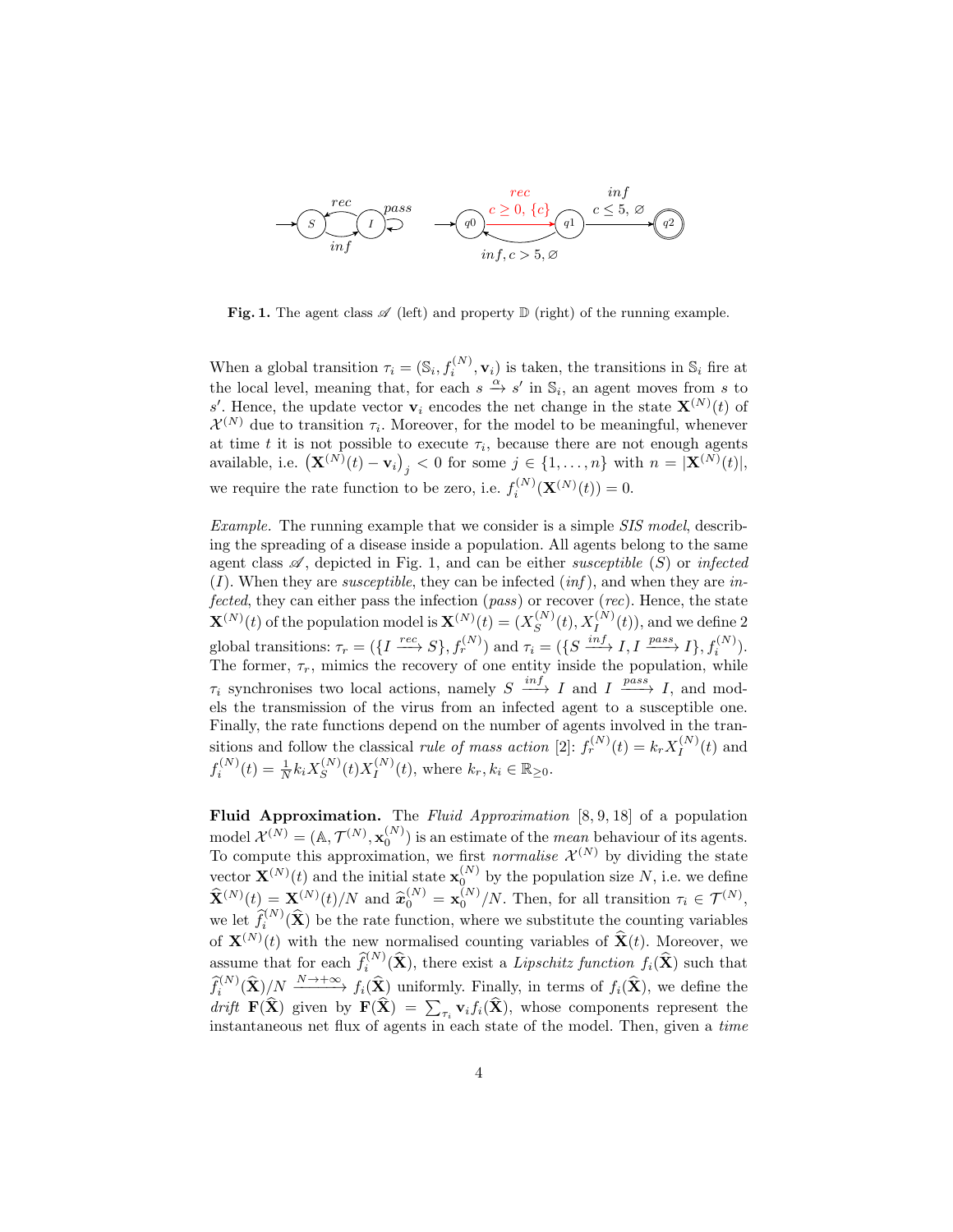horizon  $T < +\infty$ , the Fluid Approximation  $\Phi(t)$  of  $\mathcal{X}^{(N)}$  is the unique<sup>4</sup> solution of the system of Ordinary Differential Equations (ODEs) given by

$$
\frac{d\boldsymbol{\Phi}}{dt}(t) = \mathbf{F}(\boldsymbol{\Phi}(t)), \quad \text{for } 0 \le t \le T,
$$

with  $\mathbf{\Phi}(0) = \mathbf{x}_0$ . The accuracy of the approximation *improves* the larger is the ensemble of agents that we consider, i.e. the larger is  $N$ , and is exact in the limit of an infinite population. Indeed, the following theorem holds true [18].

Theorem 1 (Fluid Approximation). For any  $T < +\infty$  and  $\epsilon > 0$ ,

$$
Prob\left\{\sup_{0\leq t\leq T}||\widehat{\mathbf{X}}^{(N)}(t)-\pmb\varPhi(t)||>\epsilon\right\}\xrightarrow{N\to+\infty}0.
$$

Fast Simulation. In this paper, we are interested in the behaviour of a (random) *single agent* inside a population. As we have just seen, the dynamics of a large population can be accurately described by a deterministic limit, the Fluid Approximation. But when we focus on one single agent in a collective system, we need to keep in mind that its behaviour in time will always remain a stochastic process, even in large populations. Nevertheless, the Fast Simulation Theorem [5, 16, 20] guarantees that in the limit of an infinite population size, the stochastic process of the single agent senses only the mean behaviour of the rest of the agents (i.e. there is no need to keep track of all the states of all the other entities in the population). This means that, when the population size is large enough, to analyse the dynamics the single agent, we can define the Fluid Approximation of the population model, and then use its state (i.e. the mean state of the rest of the agents) to compute the rates of a Time-Inhomogeneous CTMC (ICTMC) [8] that describes the behaviour of the single agent.

Formally, let  $Y^{(N)}(t)$  be the stochastic process that describes the state of the single agent in the population model  $\mathcal{X}^{(N)} = (\mathbb{A}, \mathcal{T}^{(N)}, \mathbf{x}_{0}^{(N)})$  with state vector  $\mathbf{X}^{(N)}(t)$ . By definition,  $Y^{(N)}(t)$  is not independent of  $\mathbf{X}^{(N)}(t)$ . Now consider the normalised model  $\hat{\mathcal{X}}^{(N)}$  described by  $\hat{\mathbf{X}}^{(N)}(t)$ , and let  $\mathbf{\Phi}(t)$  be the Fluid Approximation of  $\mathcal{X}^{(N)}$ . Define the *generator matrix*  $\mathbf{Q}^{(N)}(\boldsymbol{x}) = (q_{ij}^{(N)}(\boldsymbol{x}))$  of  $Y^{(N)}(t)$  as a function of the normalised counting variables, i.e.  $\forall q_{ij}^{(N)}(\boldsymbol{x}),$ 

$$
Prob\left\{Y^{(N)}(t+dt)=j\mid Y^{(N)}(t)=i,\widehat{\mathbf{X}}^{(N)}(t)=\mathbf{x}\right\}=q_{ij}^{(N)}(\mathbf{x})dt.
$$

Notice that  $\mathbf{Q}^{(N)}(\mathbf{x})$  can be computed from the rates in  $\mathcal{X}^{(N)}$ . Indeed, for  $i \neq j$ ,

$$
q_{ij}^{(N)}(\boldsymbol{x}) = \sum_{\tau \in \mathcal{T}} \left[ \frac{|\{i \to j \in \mathbb{S}_{\tau}\}|}{X_i} \frac{\widehat{f}_{\tau}^{(N)}(\widehat{\mathbf{X}})}{N} \right],
$$

where  $|\{i \to j \in \mathbb{S}_{\tau}\}|$  is the multiplicity of  $i \to j$  in the transition set  $\mathbb{S}_{\tau}$  of  $\tau$ , i.e. the number of agents that take such transition according to  $\tau$ . Furthermore,

<sup>&</sup>lt;sup>4</sup> Existence and uniqueness of  $\Phi(t)$  are guaranteed by the Lipschitzianity of the  $f_i(\hat{\mathbf{X}})$ .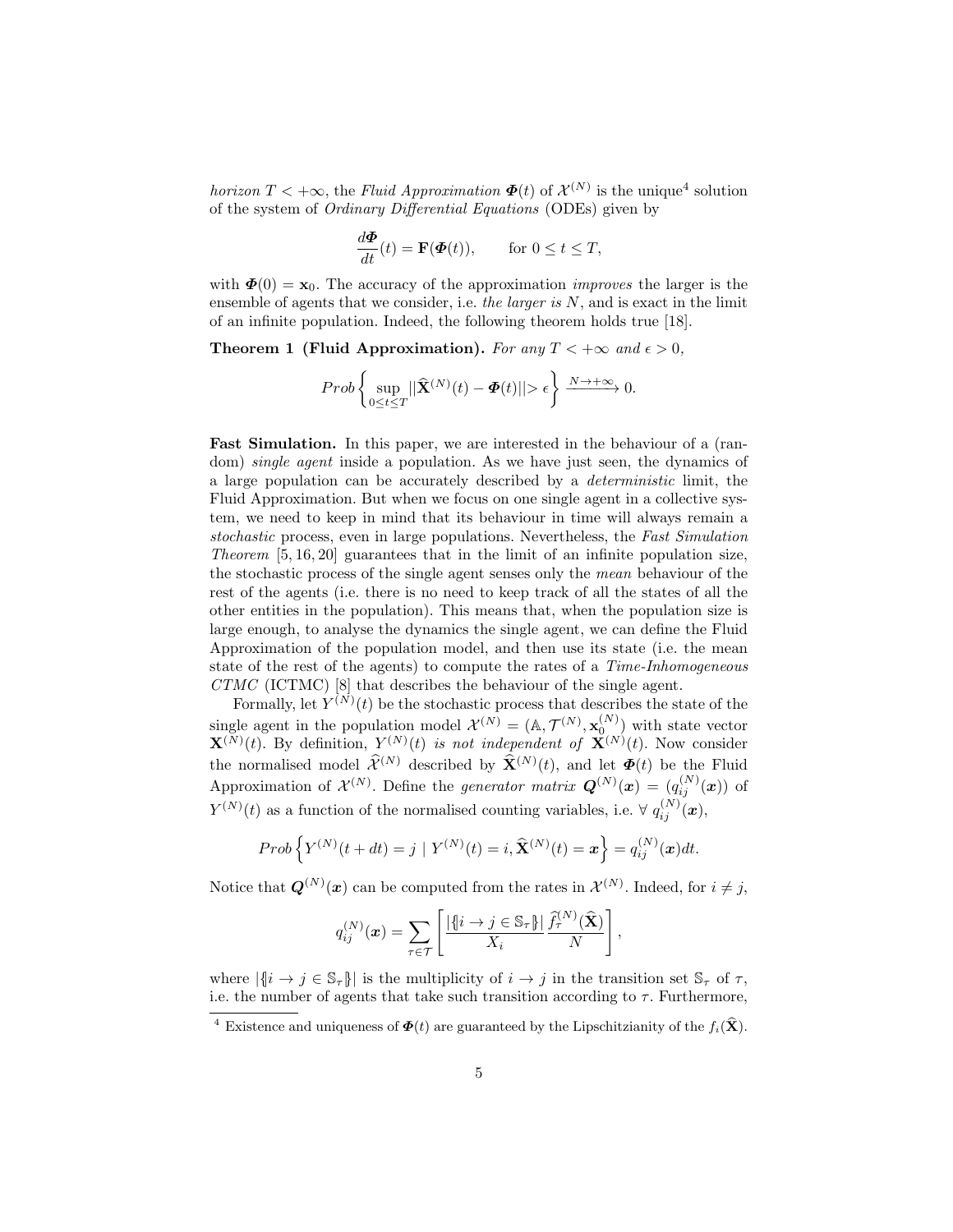as customary, let  $q_{ii}^{(N)}(\boldsymbol{x}) = -\sum_{j\neq i} q_{ij}^{(N)}(\boldsymbol{x})$ . Then, since  $\hat{f}_i^{(N)}(\widehat{\mathbf{X}})/N \xrightarrow{N\to+\infty}$  $f_i(\hat{\mathbf{X}})$ , we have that  $\mathbf{Q}^{(N)}(x) \to \mathbf{Q}(x)$ , where  $\mathbf{Q}(x)$  is computed in terms of the Lipschitz limits  $f_i(\hat{\mathbf{X}})$ . Now, define the stochastic processes:

- 1.  $Z^{(N)}(t)$ , that describes the state of the process  $Y^{(N)}(t)$  for the single agent in class  $\mathscr{A}$ , when  $Y^{(N)}(t)$  is marginalised from  $\mathbf{X}^{(N)}(t)$ ;
- 2.  $Z(t)$ , that is the ICTMC, defined on the same state space of  $Z^{(N)}(t)$ , with *time-dependent* generator matrix  $\mathbf{Q}(\mathbf{\Phi}(t))$ , i.e. the generator matrix  $\mathbf{Q}(t)$ , where the Lipschitz limits  $f_i(t)$  are computed over the components of  $\boldsymbol{\Phi}(t)$ .

Then, the following theorem can be proved [16].

**Theorem 2 (Fast Simulation).** For any time horizon  $T < +\infty$  and  $\epsilon > 0$ .

$$
Prob\left\{\sup_{0\leq t\leq T}||Z^{(N)}(t)-Z(t)||>\epsilon\right\}\xrightarrow{N\to+\infty}0.
$$

Example. For the running example, if we consider a population of 1000 agents, i.e  $N = 1000$ , and an initial state  $\mathbf{x}_0^{(N)} = (900, 100)$ , then the Fluid Approximation  $\Phi(t)$  of the population model is the unique solution of the following ODEs:

$$
\begin{cases} \frac{d\Phi_S}{dt}(t) = -k_i \Phi_I(t) \Phi_S(t) + k_r \Phi_I(t);\\ \frac{d\Phi_I}{dt}(t) = +k_i \Phi_I(t) \Phi_S(t) - k_r \Phi_I(t); \end{cases} \text{ with } \begin{cases} \Phi_S(0) = 0.9;\\ \Phi_I(0) = 0.1. \end{cases} (1)
$$

The generator  $\mathbf{Q}(\mathbf{\Phi}(t))$  of the ICTMC  $Z(t)$  for the single agent, instead, is:

$$
q_{S,S}(t) = -q_{S,I}(t); \quad q_{S,I}(t) = k_i \Phi_I(t); \quad q_{I,S}(t) = k_r; \quad q_{I,I}(t) = -q_{I,S}(t). \tag{2}
$$

#### 2.1 Timed Properties

We are interested in properties specifying how a single agent behaves in time. In order to monitor such requirements, we assign to it a unique *personal clock*, which starts at time 0 and can be reset whenever the agent undergoes specific transitions. In this way, the properties that we consider can be specified by a single-clock Deterministic Timed Automata (DTA) [1, 13], which keeps track of the behaviour of the single agent with respect to its personal clock. Moreover, since we want to exploit the Fast Simulation Theorem, we restrict ourselves to time bounded properties and, hence, we assign to the DTA a finite time horizon  $T < +\infty$ , within which the requirement must be true.

Definition 3 (Timed Properties). A timed property for a single agent in agent class  $\mathscr A$  is specified as a single-clock DTA of the form  $\mathbb D = \mathbb D(T) =$  $(T, \mathcal{L}, c, CC, Q, q_0, F, \rightarrow)$ , where  $T < +\infty$  is the finite time horizon;  $\mathcal{L}$  is the label set of  $\mathscr{A}$ ; c is the personal clock; CC is the set of clock constraints, which are conjunctions of atoms of the form  $c < \lambda$ ,  $c \leq \lambda$ ,  $c \geq \lambda$  or  $c > \lambda$  for  $\lambda \in \mathbb{Q}$ ; Q is the (finite) set of states;  $q_0 \in Q$  is the initial state;  $F \subseteq Q$  is the set of final (or accepting) states; and  $\rightarrow \subseteq Q \times \mathcal{L} \times CC \times \{\varnothing, \{c\}\} \times Q$  is the edge relation. Moreover,  $\mathbb{D}$  has to satisfy: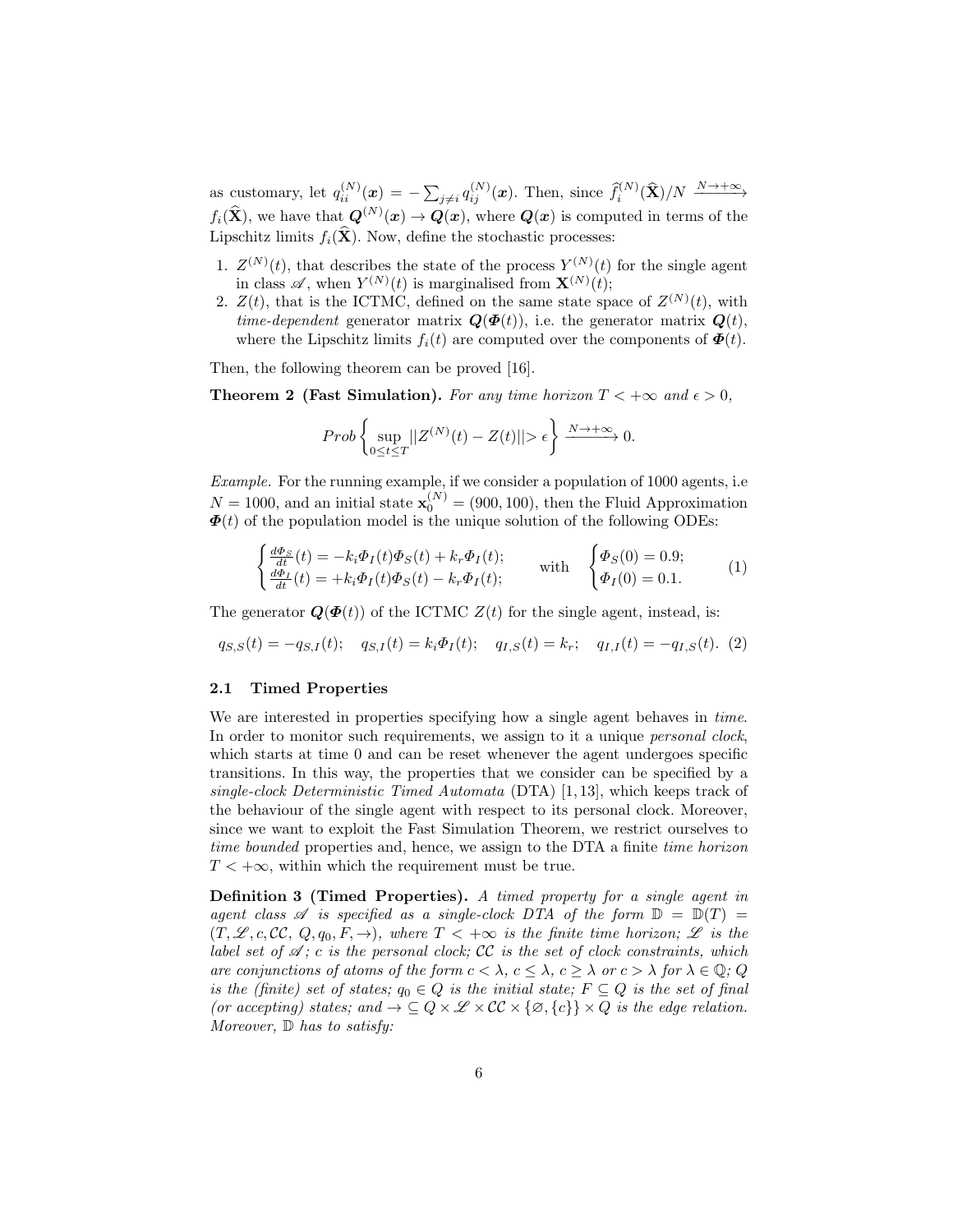- (determinism) for each initial state  $q \in Q$ , label  $\alpha \in \mathscr{L}$ , clock constraint  $c_{\bowtie} \in \mathcal{CC}$ , and clock valuation  $\eta(c) \in \mathbb{R}_{\geq 0}$ , there exists exactly one edge  $q \xrightarrow{\alpha, c_{\bowtie}, r} q'$  such that  $\eta(c) \models_{\mathcal{CC}} c_{\bowtie}^{-5}$ ;
- (absorption) the final states are all absorbing.

A timed property D is assessed over the time-bounded paths (of total duration T) of the agent class  $\mathscr A$  sampled from the stochastic processes  $Z^{(N)}(t)$  and  $Z(t)$ defined for the Fast Simulation in Sec. 2. The labels of the transitions of  $\mathscr A$ act as inputs for the DTA  $\mathbb{D}$ , and the latter is defined in such a way that it accepts a time-bounded path  $\sigma$  if and only if the behaviour of the single agent encoded in  $\sigma$  satisfies the property represented by  $\mathbb D$ . Formally, a time-bounded path  $\sigma = s_0 \xrightarrow{\alpha_0, t_0} s_1 \xrightarrow{\alpha_1, t_1} \dots \xrightarrow{\alpha_n, t_n} s_{n+1}$  of  $\mathscr A$  sampled from  $Z^{(N)}(t)$  (resp.  $Z(t)$ , with  $\sum_{j=0}^{n} t_j \leq T$ , is accepted by  $\mathbb{D}$  if and only if there exists a path  $q_0 \stackrel{\alpha_0}{\longrightarrow} q^{(1)} \stackrel{\alpha_1}{\longrightarrow} q^{(2)} \stackrel{\alpha_2}{\longrightarrow} \ldots \stackrel{\alpha_n}{\longrightarrow} q^{(n+1)}$  of  $\mathbb D$  such that  $q^{(n+1)} \in F$ . In the path of  $\mathbb{D}, q^{(i+1)} \in Q$  denotes the (unique) state that can be reached form  $q^{(i)} \in Q$ taking the action  $q^{(i)} \xrightarrow{\alpha_i, c_{\bowtie}, r} q^{(i+1)}$  whose clock constraint  $c_{\bowtie}$  is satisfied by the clock valuation  $\eta(c)$  updated according to time  $t_i$ . In the following, we will denote by  $\Sigma_{\mathscr{A},\mathbb{D},T}$  the set of time-bounded paths of  $\mathscr A$  accepted by  $\mathbb{D}$ .

Example. We consider the following property for the running example: within time T, the agent gets infected at least once during the  $\Delta = 5$  time units that follow a recovery. To verify such requirement, we use the DTA  $\mathbb{D} = \mathbb{D}(T)$  represented in Fig. 1. If we record the actions of the single agent on D, i.e. we synchronise  $\mathscr A$  and  $\mathbb D$ , when the agent recovers (rec),  $\mathbb D$  passes from state q0 to  $q1$ , resetting the personal clock c. After that, if the agent gets infected  $(inf)$ within 5 time units, the property is satisfied, and  $\mathbb D$  passes from state q1 to q2, which is accepting. If instead the agent is infected  $(inf)$  after 5 units of time,  $\mathbb D$  moves back to state q0, and we start monitoring the behaviour of the agent again. In red we highlight the transition that resets the personal clock  $c$  in  $\mathbb{D}$ .

# 3 Fluid Model Checking of Timed Properties

Consider a single agent of class  $\mathscr{A} = (S, E)$  in a population model  $\mathcal{X}^{(N)} =$  $(\mathscr{A}, \mathcal{T}^{(N)}, \mathbf{x}_0^{(N)})$ , and a timed property  $\mathbb{D} = \mathbb{D}(T) = (T, \mathscr{L}, \Gamma_{\mathcal{S}}, \mathcal{CC}, Q, q_0, F, \to)$ . Let  $\Sigma_{\mathscr{A},\mathbb{D},T}$  be the set of time-bounded paths of  $\mathscr A$  accepted by  $\mathbb D$ . Moreover, let  $Z^{(N)}(t)$  and  $Z(t)$  be the two stochastic processes defined for the Fast Simulation in Sec. 2. The following result holds true.

**Proposition 1.** The set  $\Sigma_{\mathscr{A},\mathbb{D},T}$  is measurable for the probability measures  $Prob_{Z^{(N)}}$  and  $Prob_Z$  defined over the paths of  $Z^{(N)}(t)$  and  $Z(t)$ , respectively.  $\Box$ 

Let  $P^{(N)}(T) = Prob_{Z^{(N)}}\{\Sigma_{\mathscr{A}, \mathbb{D}, T}\}\$  and  $P(T) = Prob_{Z}\{\Sigma_{\mathscr{A}, \mathbb{D}, T}\}\.$  In this paper, we are interested in the *satisfaction probability*  $P^{(N)}(T)$ , i.e. the probability

<sup>&</sup>lt;sup>5</sup> The notation  $\eta(c) \models_{\mathcal{CC}} c_{\bowtie}$  stands for the fact that the value of the valuation  $\eta(c)$  of c satisfies the clock constraint  $c_{\bowtie}$ .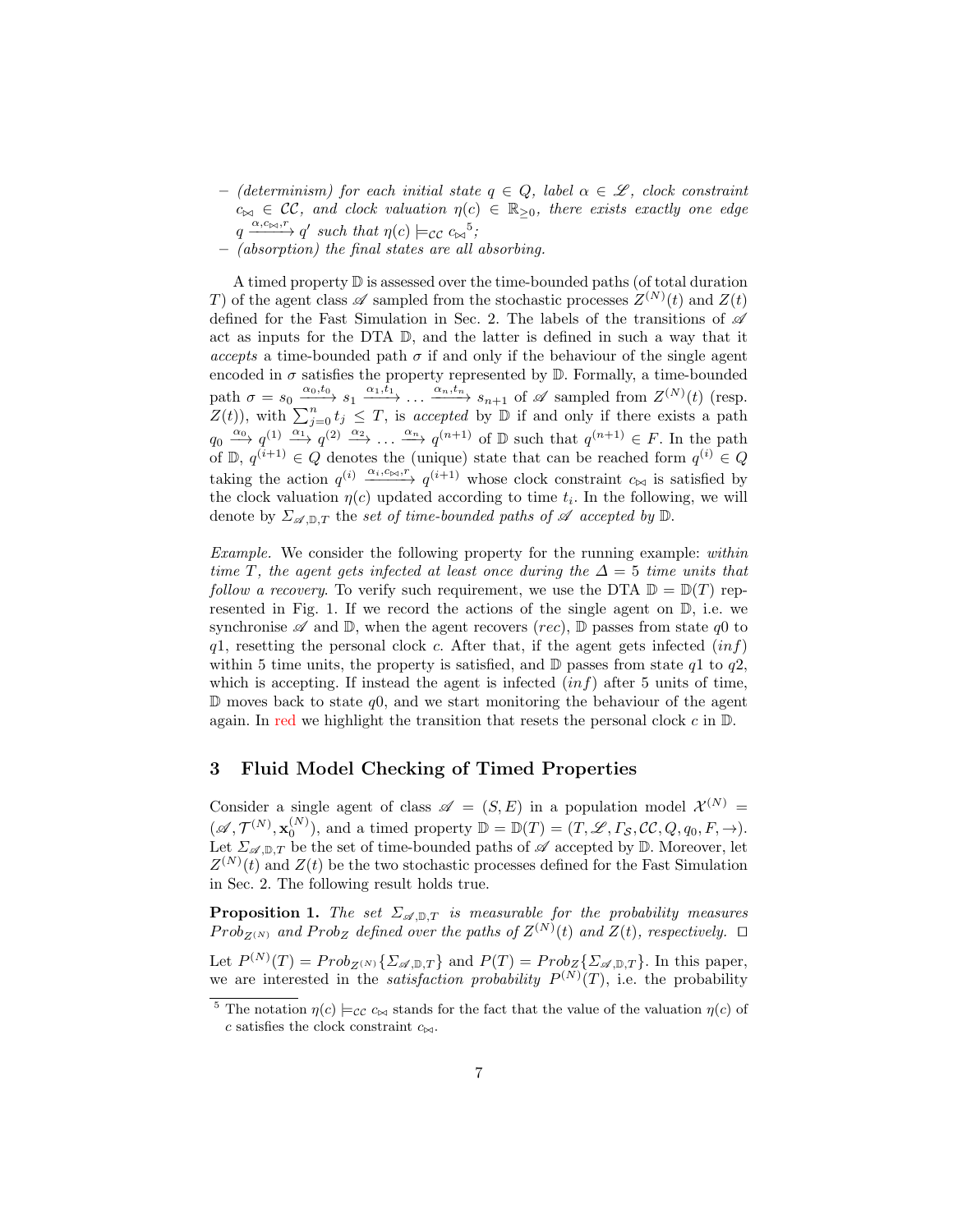that the single agent satisfies property  $\mathbb D$  within time T in  $\mathcal X^{(N)}$ . Then, the main result that we exploit in our Fluid Model Checking procedure is that, when the population is large enough (i.e N is large enough),  $P^{(N)}(T)$  can be accurately approximated by  $P(T)$ , which is computed over the ICTMC  $Z(t)$ , whose rates are defined in terms of the Fluid Approximation  $\boldsymbol{\Phi}(t)$  of  $\mathcal{X}^{(N)}$ . The correctness of the approximation relies on the Fast Simulation Theorem and is guaranteed by the following result.

**Theorem 3.** For any 
$$
T < +\infty
$$
,  $\lim_{N \to \infty} P^{(N)}(T) = P(T)$ .

Moreover, to compute  $P(T)$ , we consider a suitable product construction  $\mathscr{A}_{\mathbb{D}} =$ A ⊗ D, whose state is described by a Time-Inhomogeneous Markov Renewal *Process* (IMRP) [15] that we denote by  $Z_{\mathscr{A}_{D}}(t)$ . In the rest of this section, we define  $\mathscr{A}_{\mathbb{D}}$  and  $Z_{\mathscr{A}_{\mathbb{D}}}(t)$ , and we show how to compute the *satisfaction probability*  $P(T)$  in terms of the transient probability  $P(T)$  of  $Z_{\mathscr{A}_{\mathbb{D}}}(t)$ .

**The Product**  $\mathcal{A}_{\mathbb{D}}$ . We now introduce the product  $\mathcal{A}_{\mathbb{D}}$  between  $\mathcal{A}$  and  $\mathbb{D}$ , whose state is described by a Time-Inhomogeneous Markov Renewal Process (IMRP)  $Z_{\mathscr{A}_{\mathbb{D}}}(t)$  that has rates computed over the Fluid Approximation  $\boldsymbol{\Phi}(t)$  of  $\mathcal{X}^{(N)}$ .

A Markov Renewal Process (MRP) [15] is a jump-process, where the sojourn times in the states can have a general probability distribution. In particular, in the MRP  $Z_{\mathscr{A}_{D}}(t)$ , we will allow both exponentially and deterministically-timed transitions, and in the following, we will refer to them as the Markovian and deterministic transitions, respectively. Since the transition rates of  $Z_{\mathscr{A}_{\mathbb{D}}}(t)$  will be time-dependent,  $Z_{\mathscr{A}_{\mathbb{D}}}(t)$  will be a *Time-Inhomogeneous* MRP.

To define the product  $\mathscr{A}_{\mathbb{D}} = (\mathscr{A}, S_{\mathbb{D}}, \{\mathcal{M}, \mathcal{E}\}, s_{0,\mathbb{D}}, F_{\mathbb{D}}),$  let  $\delta_1 < \ldots < \delta_k$  be the (ordered) constants that appear in the clock constraints of  $\mathbb{D}$ , and extend the sequence with  $\delta_0 = 0$  and  $\delta_{k+1} = T$ . The state space  $S_{\mathbb{D}}$  of  $\mathscr{A}_{\mathbb{D}}$  is given by  $\{1, \ldots, k+1\} \times S \times Q$ . The first element of  $S_{\mathbb{D}}$  identifies a time region of the clock c, and we refer to  $S_{\mathbb{D}_i} = \{(i, s, q) \mid s \in S, q \in Q\}$  as the *i*-th Time Region of  $S_{\mathbb{D}}$ . The rest of  $\mathscr{A}_{\mathbb{D}}$  will be defined in such a way that the agent is in  $S_{\mathbb{D}_i}$  if and only if c satisfies  $\delta_{i-1} \leq \eta(c) \leq \delta_i$ , where  $\eta$  is the valuation of c.

The set M of Markovian transitions of  $\mathscr{A}_{\mathbb{D}}$  is the smallest relation such that

$$
\forall i \in 1, ..., k+1, \quad \frac{s \xrightarrow{\alpha} s' \in E \land q \xrightarrow{\alpha, c_{\bowtie}, \varnothing} q' \in \to \land [\delta_{i-1}, \delta_i] \models c_{\bowtie}, \quad (3)
$$

$$
(i, s, q) \xrightarrow{\alpha} (i, s', q') \in \mathcal{M}
$$

$$
\forall i \in 1, \dots, k+1, \quad \frac{s \xrightarrow{\alpha} s' \in E \land q \xrightarrow{\alpha, c \bowtie, \{c\}} q' \in \to \land [\delta_{i-1}, \delta_i] \models c_{\bowtie} \tag{4}
$$
\n
$$
(i, s, q) \xrightarrow{\alpha} (1, s', q') \in \mathcal{M}
$$

Intuitively, rule (3) synchronises the local transitions  $s \stackrel{\alpha}{\to} s' \in E$  of the agent class  $\mathscr{A} = (S, E)$  with the transition  $q \xrightarrow{\alpha, c_{\bowtie}, \varnothing} q' \in \rightarrow$  that has the same label in D, obtaining a local transition  $(i, s, q) \stackrel{\alpha}{\rightarrow} (i, s', q') \in \mathcal{M}$  in  $\mathscr{A}_{\mathbb{D}}$  for each time region *i* whose time interval  $[\delta_{i-1}, \delta_i] \subseteq [0, T]$  satisfies the clock constraint  $c_{\bowtie}$ , meaning that  $\forall t \in [\delta_{i-1}, \delta_i], t \models c_{\bowtie}$ . Rule (4), instead, defines the reset transitions  $(i, s, q) \stackrel{\alpha}{\rightarrow} (1, s', q') \in \mathcal{M}$  that reset the personal clock c either within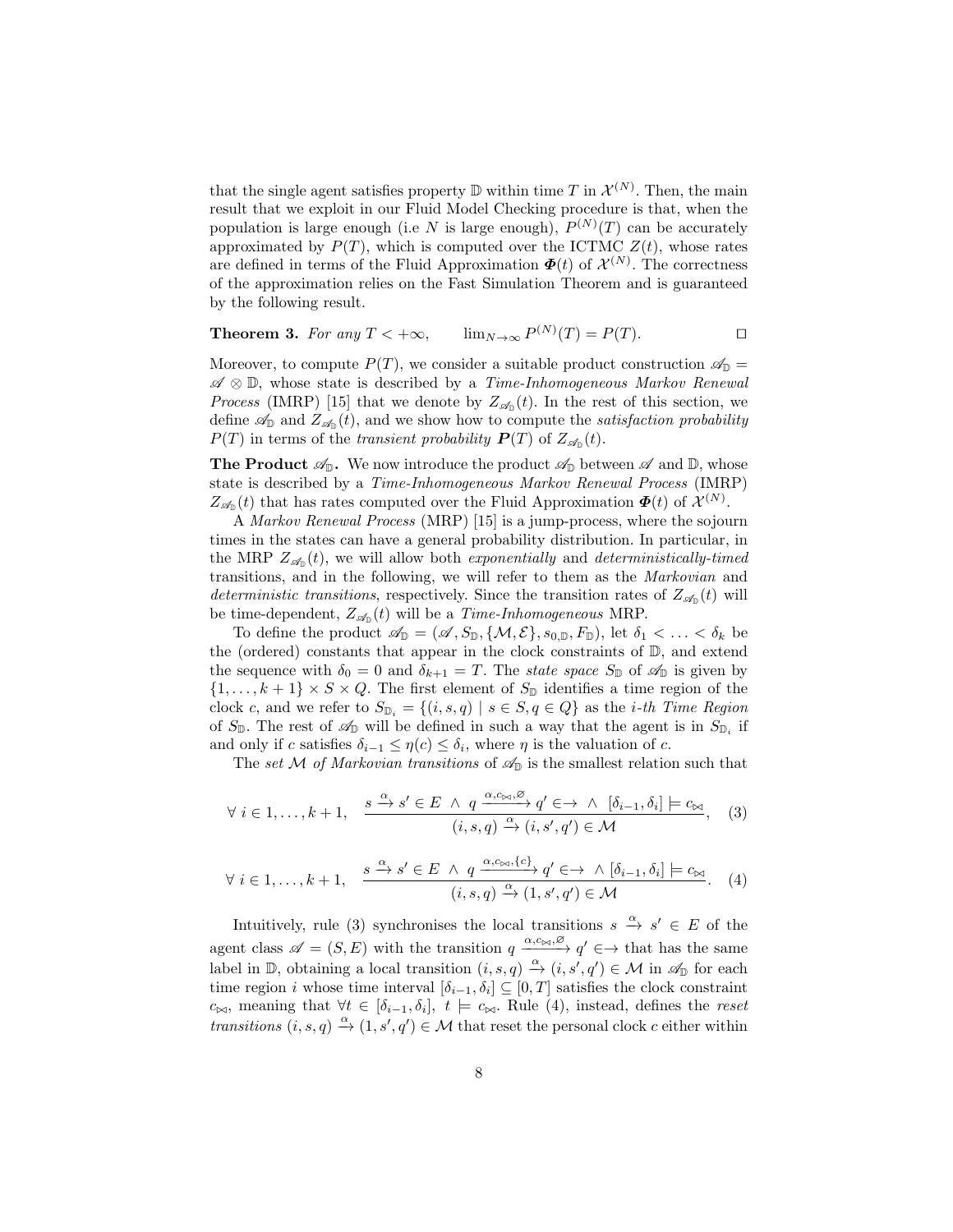the 1<sup>st</sup> Time Region (when  $i = 1$ ), or by bringing the agent back to the 1<sup>st</sup> Time Region. In the following, we denote by  $\mathcal{R} \subset \mathcal{M}$  the set of the reset transitions.

To describe the deterministic transitions of  $\mathscr{A}_{\mathbb{D}}$ , instead, we define a set  $\mathscr{E}$  of clock events. Each clock event has the form  $e = (\mathcal{A}_e, \Delta, p_e)$ , where  $\mathcal{A}_e \subset S_{\mathbb{D}_i}$  is the active set,  $\Delta$  is the duration, and  $p_e : A_e \times S_{\mathbb{D}} \longrightarrow [0,1]$  is the probability distribution. If the agent enters  $A_e$ , that is the sets of states in which e can be active, a countdown starts from  $\Delta$ . When this elapses,  $e_i$  is deactivated and the agent is immediately moved to a new state sampled from  $p_e((i, s, q), \cdot): S_{\mathbb{D}} \longrightarrow$  $[0, 1]$ , where  $(i, s, q) \in \mathcal{A}_e$  is the state in which the agent is when the countdown hits zero. Moreover,  $e_i$  is deactivated also when the agent takes a reset transition. In  $\mathscr{A}_{\mathbb{D}}$ , we define:

- one clock event  $e_i \in \mathcal{E}$  for each time region  $S_{\mathbb{D}i}$ ,  $i = 2, \ldots, k$ ;
- $\ell + 1$  clock events  $e_1^0, e_1^1, \ldots, e_1^{\ell} \in \mathcal{E}$  for the 1<sup>st</sup> Time Region, where  $\ell$  is the number of reset events  $(1, s, q) \stackrel{\alpha}{\rightarrow} (1, s', q') \in \mathcal{R}$  defined by (4) with  $i = 1$ .

For  $i > 1$ ,  $A_i = S_{\mathbb{D}i}$ ,  $\Delta_i = \delta_i - \delta_{i-1}$ , and the probability distribution is

$$
p_i((i, s, q), (i', s', q')) = \begin{cases} 1 & \text{if } i' = i + 1, s' = s, q' = q, \\ 0 & \text{otherwise.} \end{cases}
$$
(5)

As it is defined, each clock event  $e_i$  with  $i > 1$  connects each state  $(i, s, q) \in A_i$ with  $(i + 1, s, q) \in S_{\mathbb{D}i+1}$ , hence, when the duration  $\Delta_i$  of  $e_i$  elapses, the clock event moves the agent from its state to the equivalent one in the next time region. When  $i = 1$ , instead, the duration and the probability distribution of each clock event  $e_1^j$ ,  $j = 1, ..., \ell$ , are defined in the same way as before (i.e.  $\Delta_1^j = \delta_1 - \delta_0 = \delta_1$ , and  $p_1^j$  is given by (5)), but the activation sets are now subsets of  $S_{\mathbb{D}_1}$ . Indeed, since each reset transition  $(1, s, q) \xrightarrow{\alpha_j} (1, s', q') \in \mathcal{R}$ initiates the clock, for each of them, we need to define a clock event  $e_1^j$ , whose activation set  $\mathcal{A}_i^j$  is the set of states in  $S_{\mathbb{D}_1}$  that can be reached by the agent after it has taken the reset transition  $(1, s, q) \xrightarrow{\alpha_j} (1, s', q')$ . Furthermore, we have to define an extra clock event  $e_1^0$ , with  $\mathcal{A}_1^0 = S_{\mathbb{D}_1}$ ,  $\Delta_1^0 = \delta_1$ , and  $p_1^0$  given by  $(5)$ , that is the only clock event initiated at time  $t = 0$  (and not by the agent entering  $\mathcal{A}_1^0$ ). Indeed, we require for the *initial state*  $s_{0,\mathbb{D}}$  of  $\mathscr{A}_{\mathbb{D}}$  to be one of the states of the form  $(1, s, q_0)$ , where  $s \in S$  and  $q_0$  is the initial state of  $\mathbb{D}$  (hence,  $s_{0,\mathbb{D}}$  belongs to  $\mathcal{A}_1^0$ ). Finally, since the probability distributions  $p_1^j$ ,  $\forall j$ , are all defined as in (5), also the clock events of the 1<sup>st</sup> Time Region move the agent from a state to the equivalent one in the next time region (the  $2^{nd}$ ), when the countdown from  $\Delta_1^j = \delta_1$  elapses. In the following, we denote by  $(i, s, q) \dashrightarrow_e (i + 1, s, q)$  the deterministic transition from  $(i, s, q) \in S_{\mathbb{D}i}$  to  $(i+1, s, q) \in S_{\mathbb{D}i+1}$  encoded by  $e \in \mathcal{E}$ , and by  $v_{e,s,q} = \mathbb{1}_{(i+1,s,q)} - \mathbb{1}_{(i,s,q)}$  its update vector. The last component of  $\mathcal{A}_{\mathbb{D}}$  that we define is the set of final states  $F_{\mathbb{D}}$ , which is given by  $F_{\mathbb{D}} = \{(i, s, q) \in S_{\mathbb{D}} \mid q \in F\}.$ 

*Example.* Fig. 2 represents the product  $\mathscr{A}_{\mathbb{D}}$  between the agent class  $\mathscr A$  and the property  $\mathbb D$  of the running example (Fig. 1). The state  $(1, I, q1)$  that cannot be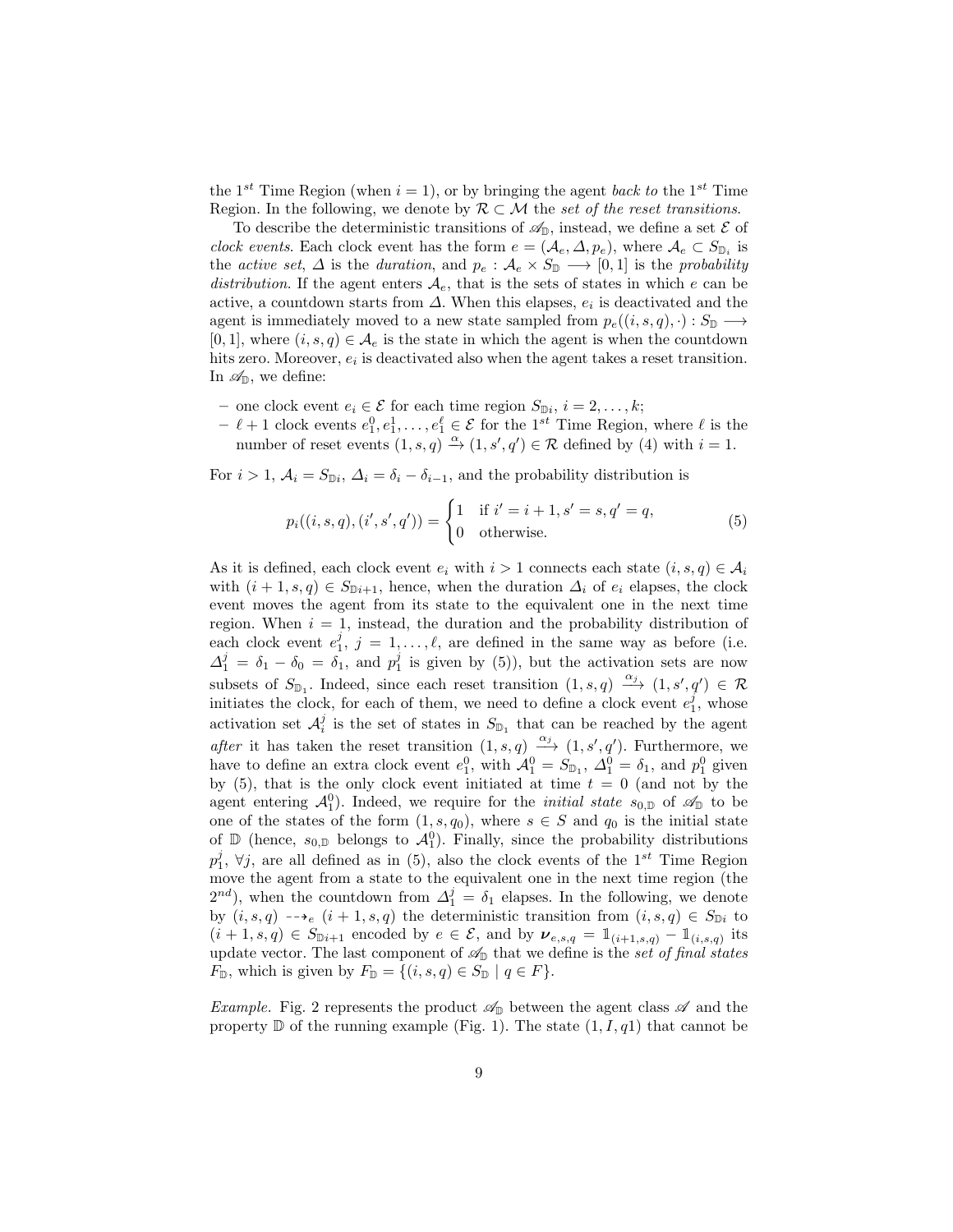

Fig. 2. The agent class  $\mathscr{A}_{\mathbb{D}}$  associated with the DTA  $\mathbb D$  of the running example.

reached by the single agent is omitted. The black transitions are the Markovian transitions without reset; the red transitions are the Markovian transitions that reset the clock; finally, we define 2 clock events,  $e_1^0$  and  $e_1^1$ , with duration  $\Delta = 5$ for the  $1^{st}$  Time Region, and the dashed green (resp. blue) transitions are the deterministic transitions encoded by  $e_1^0$  (resp.  $e_1^1$ ). In blue, we also highlight the states that belong to the activation set  $\mathcal{A}_{e_1^1}$  (while  $\mathcal{A}_{e_1^0}$  is the whole  $1^{st}$  Time Region). Intuitively, the agent can be found in one of the states belonging to the  $1^{st}$  Time Region whenever its personal clock c is between 0 and 5, i.e. less that 5 time units have passed since  $t = 0$  or since a recovery rec. In a similar way, the agent is in the  $2^{nd}$  Time Region when the valuation of c is above 5. Moreover, when the the duration of the clock events elapses (i.e. the countdown from 5 hits 0), the agent is moved from the 1<sup>st</sup> Time Region to the  $2^{nd}$  Time Region by the deterministic green and blue transitions, that indeed have duration  $\Delta = 5$  and are initiated at  $t = 0$  or by the reset actions rec, respectively. At the end, the agent is in one of the final states  $((1, S, q2), (1, I, q2), (2, S, q2)$  or  $(2, I, q2)$  at time T, if it meets property  $\mathbb D$  within time T, i.e. within T, the agent has been infected during the 5 time units that follow a recovery. Hence, to verify  $\mathbb{D}$ , we will compute the probability of being in one of the final states of  $\mathscr{A}_{\mathbb{D}}$  at time T.

The IMRP  $Z_{\mathscr{A}_{\mathbb{D}}}(t)$  and the Satisfaction Probability  $P(T)$ . Now we show how to formally define the IMRP  $Z_{\mathscr{A}_{D}}(t)$  that describes the state of the product  $\mathscr{A}_{\mathbb{D}}$  in the mean field regime. In particular, we derive the Delay Differential Equations (DDE) [15] for the transient probability  $P(t)$  of  $Z_{\mathscr{A}_{\mathbb{D}}}(t)$ , in terms of which we compute the *satisfaction probability*  $P(T)$ .

Let  $\boldsymbol{\Phi}(t)$  be the Fluid Approximation of the population model  $\mathcal{X}^{(N)}$ . To define the transient probability  $P(t)$  of  $Z_{\mathscr{A}_{D}}(t)$ , we exploit the fact that, in the case of an IMRP, we have:  $\frac{d\boldsymbol{P}}{dt}(t) = \boldsymbol{M}(\boldsymbol{\Phi}(t))\boldsymbol{P}(t) + \boldsymbol{D}(\boldsymbol{\Phi}(t), \boldsymbol{P}(t))$  (cf. [15]). In this equation,  $\mathbf{M}(\mathbf{\Phi}(t))$  is the *generator matrix* for the Markovian transitions, and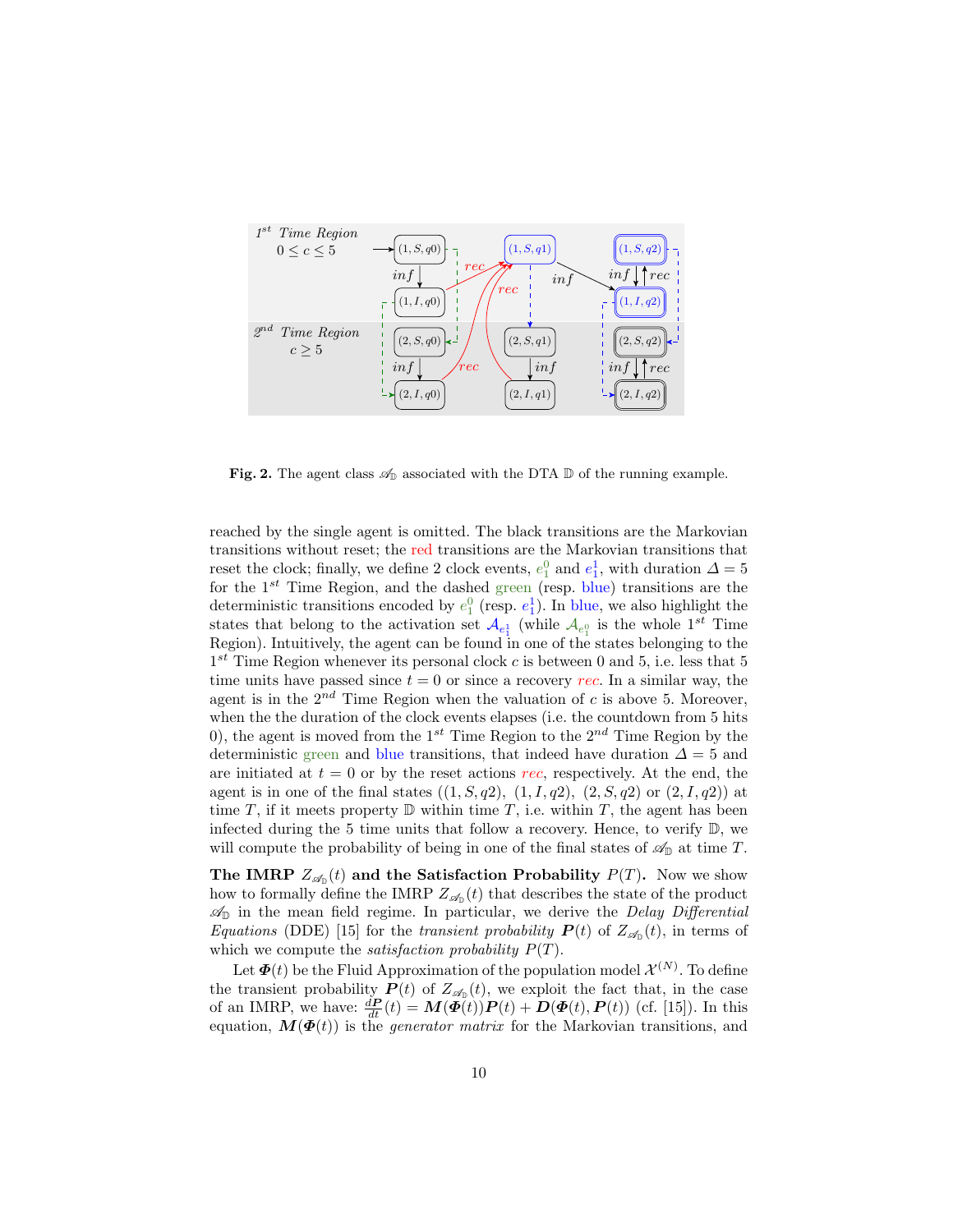$\mathbf{D}(\mathbf{\Phi}(t), \mathbf{P}(t))$  accounts for the deterministic events. The elements of  $\mathbf{M}(\mathbf{\Phi}(t))$ are computed following the same procedure that was described in Sec. 2, where the multiplicity of each transition  $(i, s, q) \stackrel{\alpha}{\rightarrow} (i, s', q') \in \mathcal{M}$  in  $\mathscr{A}_{\mathbb{D}}$  is always equal to 1 (one single agent) and the Lipschitz limit  $f_{\alpha}(\boldsymbol{\Phi}(t))$  of  $\alpha$  is that of the rate of the transition  $s \xrightarrow{\alpha} s'$  in  $\mathcal{X}^{(N)}$  from which  $\alpha$  was derived (by rules (3) or (4)).

To define the components of  $\mathbf{D}(\mathbf{\Phi}(t), \mathbf{P}(t))$ , instead, consider any clock event  $e = (\mathcal{A}_i, \Delta_i, p_i) \in \mathcal{E}$ , except  $e_1^0$ , whose contribute will be computed later on<sup>6</sup>. Choose one of the deterministic transitions  $(i, s, q)$  -- $e_i$   $(i + 1, s, q)$  encoded by  $e_i$ . The agent takes this transition at time t when: (1) it entered  $A_i \subseteq S_{\mathbb{D}_i}$  at time  $t - \Delta_i$  (initiating its personal clock), and (2) it is in state  $(i, s, q) \in \mathcal{A}_i$ at time t (when the duration of  $e_i$  elapses). Hence, to compute the term that corresponds to this transition in  $\mathbf{D}(\mathbf{\Phi}(t), \mathbf{P}(t))$ , we need to: (1) record the flux of probability that entered  $A_i$  at time  $t - \Delta_i$ , and (2) multiply it by the probability that the agent reaches  $(i, s, q) \in A_i$  at time t, conditional on the state at which it entered  $A_i$  at  $t - \Delta_i$ .

To compute the probability of step (2), we need to keep track of the dynamics of the agent while the clock event  $e_i$  is active. For this purpose, let  $\overline{\mathcal{A}}_i$  be the activation set  $A_i$  of  $e_i$  extended to contain an extra state  $s_{out} = (i, s_{out}, q_{out})$ , and let  $\overline{\mathcal{M}}$  be the set  $\mathcal M$  of Markovian transitions in  $\mathscr A_{\mathbb{D}}$  modified in order to make the reset transitions that start in  $A_i$  finish into  $s_{out}$  (i.e. for every  $(i, s, q) \stackrel{\alpha}{\rightarrow} (i', s', q') \in \mathcal{R} \subset \mathcal{M}$ , we define  $(i, s, q) \stackrel{\alpha}{\rightarrow} s_{out} \in \overline{\mathcal{M}}$ ), and to have  $s_{out}$ absorbing<sup>7</sup>. Let  $\mathbf{G}_i(\boldsymbol{\Phi}(t)) \in \text{Matr}(|\mathcal{A}_i| \times |\mathcal{A}_i|)$  be the time-dependent matrix s.t.

$$
\left(\mathbf{G}_i(\boldsymbol{\Phi}(t))\right)_{(i,s,q),(i,s',q')} = \sum_{(i,s,q)\stackrel{\alpha}{\longrightarrow}(i,s',q')\in\bar{\mathcal{M}}}\left[\frac{1}{\varPhi_s(t)}f_\alpha(\boldsymbol{\Phi}(t))\right],\tag{6}
$$

where again the Lipschitz limit  $f_\alpha(t)$  of each  $\alpha \in \bar{\mathcal{M}}$  is that of the transition  $s \stackrel{\alpha}{\rightarrow}$ s' in  $\mathcal{X}^{(N)}$  from which its copy  $\alpha \in \mathcal{M}$  was derived (by (3) and (4)). Moreover, let the diagonal elements of  $\mathbf{G}_i(\boldsymbol{\Phi}(t))$  to be defined so that the rows sum up to zero. Then, we introduce the *probability matrix*  $\boldsymbol{Y}_i(t)$ , which is computed in terms of the generator  $\mathbf{G}_i(\boldsymbol{\Phi}(t))$  according to the following ODEs (see also [8]):

$$
\begin{cases}\n\frac{d\mathbf{Y}_i}{dt}(t) = \mathbf{Y}_i(t)\mathbf{G}_i(\boldsymbol{\Phi}(t)) - \mathbf{G}(\boldsymbol{\Phi}(t-\Delta_i))\mathbf{Y}_i(t), & \Delta_i \le t \le T, \\
\frac{d\mathbf{Y}_i}{dt}(t) = \mathbf{Y}_i(t)\mathbf{G}_i(\boldsymbol{\Phi}(t)), & 0 \le t \le \Delta_i,\n\end{cases} (7)
$$

with  $\boldsymbol{Y}_i(0) = \mathbf{I}$ . By definition,  $(\boldsymbol{Y}_i(t))_{(i,s',q'),(i,s,q)}$  is the Fluid Approximation of the probability of step (2), i.e. the probability that the agent, which has entered  $\mathcal{A}_i$  in state  $(i, s', q')$  at time  $t - \Delta_i$ , moves (Markovianly) within  $\mathcal{A}_i$  for  $\Delta_i$  units of time, and reaches  $(i, s, q) \in A_i$  at time t (exactly when  $e_i$  elapses).

In terms of the probability matrix  $\boldsymbol{Y}_i(t)$ , we can now define the component of  $\mathbf{D}(\mathbf{\Phi}(t), \mathbf{P}(t))$  that corresponds to the deterministic transition  $(i, s, q) \rightarrow_{e_i}$ 

<sup>&</sup>lt;sup>6</sup> If *e* is one of events of the 1<sup>st</sup> Time Region, i.e.  $e = e_1^j$ , for some  $j = 1, ..., \ell$ , in this section, we drop the index j to ease the notation, i.e. we write  $e_1^j = e_1 = (A_1, \Delta_1, p_1)$ .

<sup>&</sup>lt;sup>7</sup> The absorbing state  $s_{out}$  is needed for the probability  $\boldsymbol{Y}_i(t)$  of step (2) to be well defined. Indeed, the agent can deactivate  $e_i$  by taking a reset transition.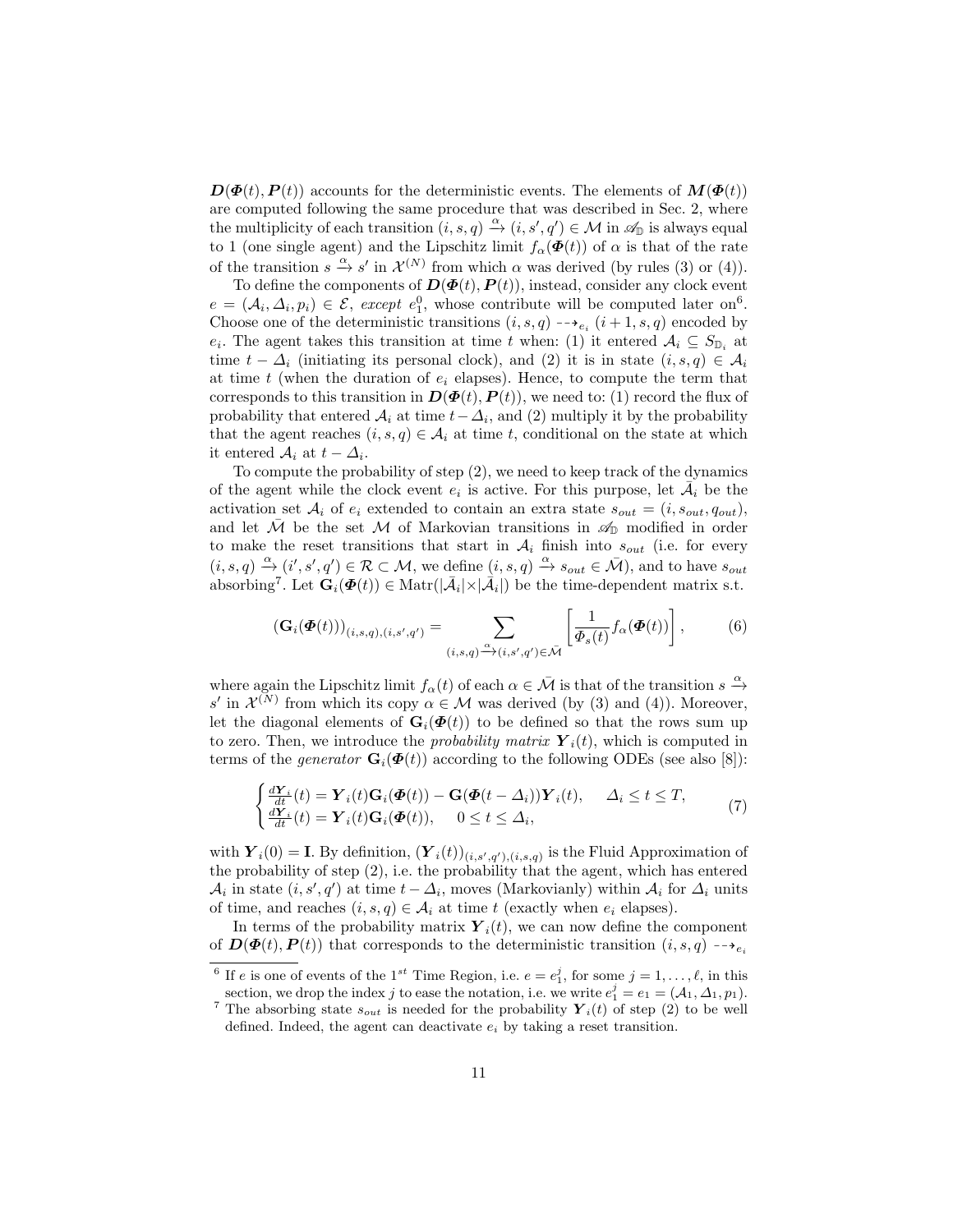$(i + 1, s, q)$  of the clock event  $e_i \in \mathcal{E}$ . This component is the element in position  $((i, s, q), (i + 1, s, q))$  in  $\mathbf{D}(\mathbf{\Phi}(t), \mathbf{P}(t))$ , we call it  $D_{e_i, s, q}(\mathbf{\Phi}(t), \mathbf{P}(t))$ , and is given by

$$
D_{e_i,s,q}(\boldsymbol{\Phi}(t),\boldsymbol{P}(t)) = \sum_{(i,\bar{s},\bar{q})\in\mathcal{A}_i} \left[ \mathbf{1}_{\{i>1\}} D_{e_{i-1},\bar{s},\bar{q}}(\boldsymbol{\Phi}(t-\Delta_i),\boldsymbol{P}(t-\Delta_i)) + \mathbf{1}_{\{i=1\}} \times \right]
$$
  
 
$$
\times \sum_{(i',s',q')\stackrel{\alpha}{\rightarrow}(1,\bar{s},\bar{q})\in\mathcal{R}} \frac{1}{\Phi_{s'}(t)} f_{\alpha}(\boldsymbol{\Phi}(t-\Delta_1)) (\boldsymbol{P}(t-\Delta_1))_{(i',s',q')} \right] (\boldsymbol{Y}_i(t))_{(i,\bar{s},\bar{q}), (i,s,q)},
$$
(8)

where  $(P(t - \Delta_1))_{(i', s', q')}$  is the component in position  $(i', s', q') \in S_{\mathbb{D}_{i'}}$  in the vector of the transient probability  $P(t - \Delta_1)$  of  $Z_{\mathscr{A}_{D}}$  at time  $t - \Delta_1$ . In (8), for each state  $(i, \bar{s}, \bar{q})$  in the activation set  $\mathcal{A}_i$ , the quantity inside the squared brackets is the probability flux that entered  $(i, \bar{s}, \bar{q})$  at time  $t - \Delta_i$ . In particular, when  $i > 1$ ,  $D_{e_{i-1}, \bar{s}, \bar{q}}(\Phi(t - \Delta_i), P(t - \Delta_i))$  accounts for the termination of clock event  $e_{i-1}$  (i.e. the deterministic transition  $(i-1, \bar{s}, \bar{q})$  -→ $e_i$   $(i, \bar{s}, \bar{q})$  fired at time  $t - \Delta_i$ ). When we consider the 1<sup>st</sup> Time Region, i.e.  $i = 1$ , instead, each term in the sum over the reset transitions is the flux of probability entering  $(1, \bar{s}, \bar{q})$  at time  $t - \Delta_1$  due to a clock reset. Finally,  $(\mathbf{Y}_i(t))_{(i, \bar{s}, \bar{q}), (i, s, q)}$  is again the probability of reaching  $(i, s, q) \in A_i$  from  $(i, \overline{s}, \overline{q}) \in A_i$  in  $\Delta_i$  units of time.

All the other off-diagonal elements of  $\mathbf{D}(\mathbf{\Phi}(t), \mathbf{P}(t))$  can be computed in a similar way, while the diagonal ones are defined so that the rows sum up to zero. Moreover, since at the end  $\mathbf{D}(\Phi(t), \mathbf{P}(t))$  depends on the state of the system at times  $t - \Delta_1, \ldots, t - \Delta_k$  (through the probabilities  $\boldsymbol{Y}_i(t), i = 1, \ldots, k$ ), we write  $\mathbf{D}(\mathbf{\Phi}(t)) = \mathbf{D}(\mathbf{\Phi}, P, \Delta_1, \ldots, \Delta_k, t)$ . Then, we define the transient probability  $P(t)$  of the IMRP  $Z_{\mathscr{A}_{\mathbb{D}}}(t)$  as the solution of the following system of DDEs:

$$
\boldsymbol{P}(t) = \int_0^t \boldsymbol{M}(s)\boldsymbol{P}(t)ds + \int_0^t \boldsymbol{D}(\boldsymbol{\Phi}, \boldsymbol{P}, \Delta_1, \dots, \Delta_k, s)ds + \mathbf{1}_{t \ge \Delta_1} \sum_{(s,q) \in S \times Q} y_{e_1^0} \boldsymbol{\nu}_{e_1^0, s, q}.
$$
\n(9)

In (9), the third term is a deterministic jump in the value of  $P(t)$  at time  $t = \Delta_1$ , and represents the contribute of the clock event  $e_1^0$ . In such term, the vectors  $\nu_{e_1^0, s, q}$  are the update vectors of the deterministic transitions encoded by  $e_0^1$ (hence, the sum is computed over all such transitions), and the probability  $y_{e_1^0}$ is the value at time  $t = \Delta_1$  of the component in position  $(s_{0,\mathbb{D}},(1,s,q))$  (where  $s_{0,\mathbb{D}}$  is the initial state of  $\mathscr{A}_{\mathbb{D}}$ ) in the matrix  $\boldsymbol{Y}_{e_1^0}(t)$  defined by:

$$
\frac{d\boldsymbol{Y}_{e_1^0}}{dt}(t)=\boldsymbol{Y}_{e_1^0}(t)\mathbf{G}_1(\boldsymbol{\Phi}(t)), \quad 0\leq t\leq \Delta_1,
$$

with  $\mathbf{G}_1(\mathbf{\Phi}(t))$  defined as in (6), and  $\boldsymbol{Y}_{e_1^0}(0) = \boldsymbol{I}$ . Hence,  $y_{e_1^0} = (\boldsymbol{Y}_{e_1^0}(\varDelta_1))_{s_{0, \mathbb{D}}, (1, s, q)}$ is the probability that, starting form  $s_{0,\mathbb{D}}$ , the agents reaches  $(1, s, q) \in S_{\mathbb{D}_1}$  at time  $t = \Delta_1$  (exactly when the deterministic event  $(1, s, q)$  -- $\rightarrow_{e_1^0} (2, s, q)$  fires).

Given the product  $\mathscr{A}_{\mathbb{D}}$ , the IMRP  $Z_{\mathscr{A}_{\mathbb{D}}}(t)$ , and its transient probability  $P(t)$ , the following result holds true.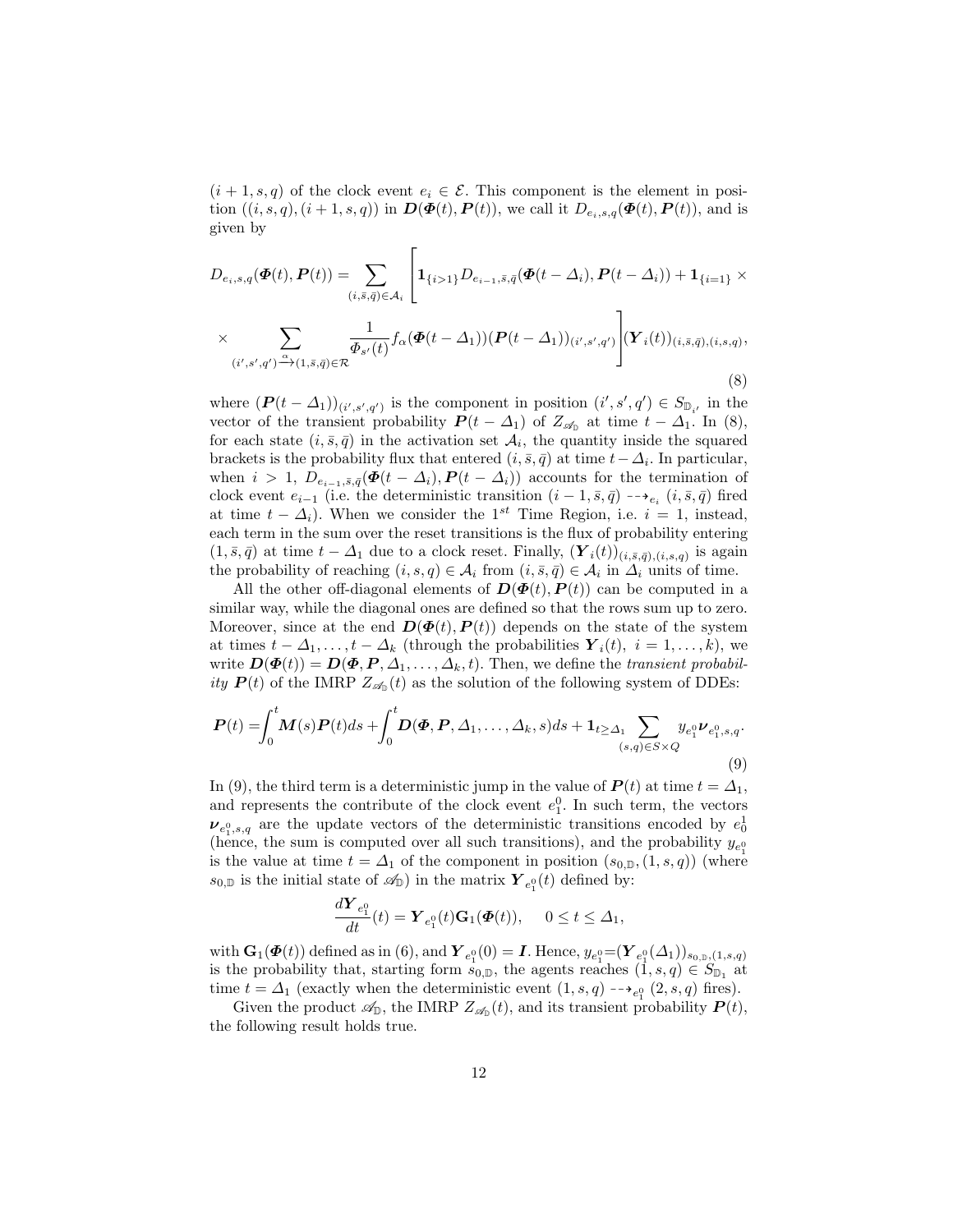**Proposition 2.** There is a 1:1 correspondence between  $\Sigma_{\mathscr{A},\mathbb{D},T}$  and the set  $AccPath(\mathcal{A}_{\mathbb{D}}, T)$  of accepted paths of duration T of  $\mathcal{A}_{\mathbb{D}}$ . Hence,

$$
P(T) = Prob_Z\{\Sigma_{\mathscr{A}, \mathbb{D}, T}\} = Prob_{Z_{\mathscr{A}_{\mathbb{D}}}}\{\text{AccPath}(\mathscr{A}_{\mathbb{D}}, T)\} = P_{F_{\mathbb{D}}}(T),
$$

where  $Prob_{Z_{\mathscr{A}_{\mathbb{D}}}}$  is the probability measure defined by  $Z_{\mathscr{A}_{\mathbb{D}}},$  and  $P_{F_{\mathbb{D}}}(T)$  is the sum of the components of  $P(T)$  corresponding to the final states  $F_{\mathbb{D}}$  of  $\mathscr{A}_{\mathbb{D}}$ .

In other words, according to Proposition 2, when the population of  $\mathcal{X}^{(N)}$  is large enough,  $P_{F_{\mathbb{D}}}(T)$  is an accurate approximation of the probability that a (random) single agent in  $\mathcal{X}^{(N)}$  satisfies property  $\mathbb D$  within time T.

Example. For the product  $\mathcal{A}_{\mathbb{D}}$  in Fig. 2, the non-zero off-diagonal entries of the generator matrix  $G_{e_1^1}(\Phi(t))$  of the clock event  $e_1^1$  are:  $G_{(S,q_1)(I,q_2)}(t)$  $k_i \Phi_I(t)$ ;  $G_{(S,q2)(I,q2)}(t) = k_i \Phi_I(t)$ ; and  $G_{(I,q2)(S,q2)}(t) = k_r$ . In terms of  $\mathbf{G}_{e_1}(\Phi(t))$ , we can define  $Y_{e_1^1}(t)$ , as in (7), that is then used in the DDEs (9) for the probability  $P(t)$ . In this latter set of 9 DDEs (one for each state of  $\mathscr{A}_{\mathbb{D}}$ ), we have:

$$
\mathbf{P}_{(1,S,q1)}(t) = \int_0^t k_r \mathbf{P}_{(1,S,q1)}(s) ds - \int_0^t k_i \Phi_I(s) \mathbf{P}_{(1,S,q1)}(s) ds + - \int_0^t k_r \mathbf{Y}_{(1,S,q1),(1,S,q1)}(s-5,s) \mathbf{P}_{(1,S,q1)}(s) ds.
$$

*Remark.* The presence of only one clock in  $\mathbb D$  enables us to define  $\mathscr A_{\mathbb D}$  in such a way that  $Z_{\mathscr{A}_{\mathbb{D}}}(t)$  is an IMRP. This cannot be done when we consider multiple clocks in D. Indeed, in the latter case, the definition of the stochastic process which describes the state of the product  $\mathcal{A}_{\mathbb{D}}$  is much more complicated, since, when a reset event occurs, we still need to keep track of the valuations of all the other clocks in the model (hence, the dynamics between the time regions of  $\mathscr{A}_{\mathbb{D}}$  is not as simple as in the case of one single clock). In the future, we plan to investigate possible extensions of our model checking procedure to timed properties with multiple clocks, also taking into account the results of [19] and [4].

#### 3.1 The Mean Behaviour of the Population Model

It is possible to modify our FMC procedure in order to compute the mean number of agents that satisfy D. This can be done by assigning a personal clock to each agent, and monitoring all of them using as agent class the product  $\mathscr{A}_{\mathbb{D}}$ defined in Sec. 3. In terms of  $\mathscr{A}_{\mathbb{D}}$ , we can build the population model  $\mathcal{X}_{\mathbb{D}}$ , with  $\mathscr{A}_{\mathbb{D}}$  as the only agent class, and the sum  $P_{F_{\mathbb{D}}}(T)$  of the components corresponding to the final states of  $\mathscr{A}_{\mathbb{D}}$  in the Fluid Approximation  $\Phi(t)$  of  $\mathcal{X}_{\mathbb{D}}$  computed at  $t = T$  is indeed the mean number of agents satisfying property  $\mathbb D$  within time T. The construction of  $\mathcal{X}_{\mathbb{D}}$  is not difficult: it follows the procedure of [10], where a little extra care has to be taken just in the definition of the global transitions of  $\mathcal{X}_{\mathbb{D}}$ . Indeed, if we build for instance the population model  $\mathcal{X}_{\mathbb{D}}$ of the running example, we need to consider that the infected individual that passes the virus to an agent in state  $(1, S, q0)$  can be now in one of five states:  $(1, I, q0), (1, I, q2), (2, I, q0), (2, I, q1)$  or  $(2, I, q2)$ . For this reason, we have to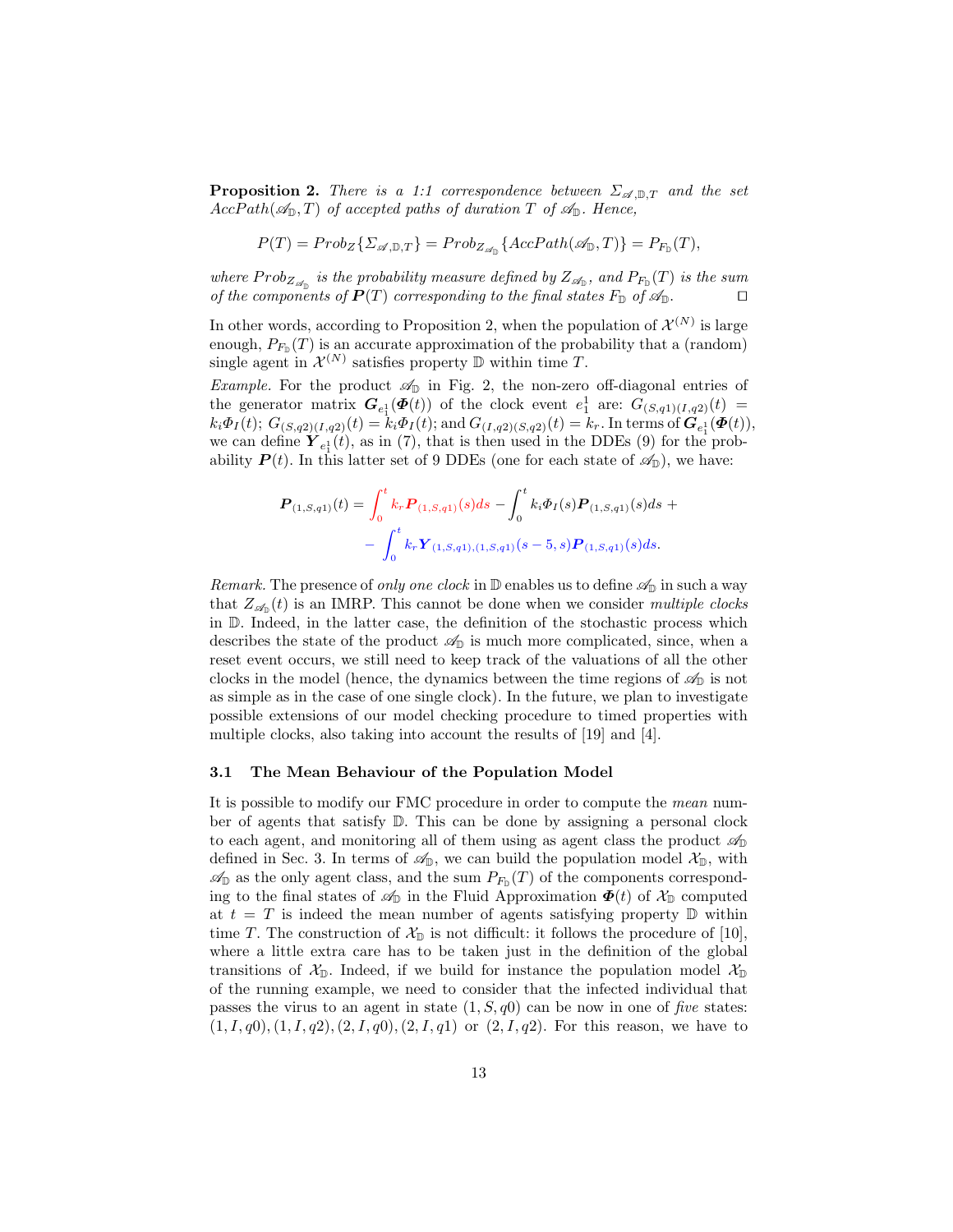| I laid model Officening  |                                                           |        |        |          |        |          |  |  |  |  |
|--------------------------|-----------------------------------------------------------|--------|--------|----------|--------|----------|--|--|--|--|
|                          | $MeanRelErr   MaxRelErr   RelErr(T)    TimeDES   TimeFMC$ |        |        |          |        | Speedup  |  |  |  |  |
| 250                      | 0.0927                                                    | 6.4512 | 0.1043 | 11.0273  | 0.4731 | 23.3086  |  |  |  |  |
| 500                      | 0.0204                                                    | 1.7191 | 0.0048 | 44.0631  | 0.3980 | 110.7113 |  |  |  |  |
| $\vert 1000 \vert \vert$ | 0.0118                                                    | 0.7846 | 0.0003 | 170.9154 | 0.3998 | 427.5022 |  |  |  |  |
|                          |                                                           |        |        |          |        |          |  |  |  |  |

Fluid Model Checking

| Fluid Approximation of the mean behaviour |            |                                                |        |           |        |           |  |  |  |  |
|-------------------------------------------|------------|------------------------------------------------|--------|-----------|--------|-----------|--|--|--|--|
|                                           | MeanRelErr | $MaxRelErr   RelErr(T)    TimeDES   TimeFluid$ |        |           |        | Speedup   |  |  |  |  |
| 250                                       | 0.1127     | 0.2316                                         | 0.0921 | 105.5647  | 0.4432 | 339.7217  |  |  |  |  |
| 500                                       | 0.0289     | 0.3177                                         | 0.0289 | 415.0635  | 0.4237 | 979.6165  |  |  |  |  |
| 1000                                      | 0.0117     | 0.2216                                         | 0.0117 | 1547.0340 | 0.4213 | 3672.0484 |  |  |  |  |

Table 1. Mean Relative Error (MeanRelErr), Maximum Relative Error (MaxRelErr), and Relative Error at final time  $(RelErr(T))$  of the FMC (top) and the Fluid Approximation of the mean behaviour (bottom) for different values of  $N$ . The table enlists also the execution times (in seconds) of the DES (TimeDES) and the approximations (TimeFMC and TimeFluid), and the speedups (TimeDES divided by the other times).

define *five* Markovian global transition in  $\mathcal{X}_{\mathbb{D}}$ , each of which moves an agent from  $(1, S, q0)$  to  $(1, I, q0)$  at a rate that is influenced by the number of individuals that are in the infected states of  $\mathscr{A}_{\mathbb{D}}$ , recorded in the counting variables  $X_{(1,I,q0)}(t), X_{(1,I,q2)}(t), X_{(2,I,q0)}(t), X_{(2,I,q1)}(t)$  or  $X_{(2,I,q2)}(t)$ . The same reasoning has to be followed for the definition of the infections of the agents in states  $(1, S, q1), (1, S, q2), (2, S, q0), (2, S, q1)$  and  $(2, S, q2)$ . At the end, as for the single agent, due to the deterministic events, the Fluid Approximation  $\Phi(t)$  of  $\mathcal{X}_{\mathbb{D}}$  is the solution of a system of DDEs similar to (9). The definition of such approximating equations for a population model with exponential and deterministic transitions is not new [22], but, even if the results are promising (see Sec. 4), to our knowledge, nobody has yet proven the convergence of the estimation in the limit  $N \to +\infty$ . We save the investigation of this result for future work.

### 4 Experimental Results

To validate the procedures of Sec. 3, we performed a set of experiments on the running example, where we fixed:  $k_i = 1.2$ ,  $k_r = 1$ ,  $\Delta = 5$ , and an initial state of the population model with a susceptible-infected ratio of 9:1. As in Fig. 2, we let the single agent start in the susceptible state, and we considered three different values of the population size:  $N = 250, 500, 1000$ . For each N, we compared our procedures with a statistical estimate from 10000 runs, obtained by a dedicated Java implementation of a Discrete Event Simulator (DES). The errors and the execution times obtained by our FMC procedure (top) and the Fluid Approximation of the mean behaviour (bottom) are reported in Tab. 1. Regarding the errors, we would like to remark that the Relative Errors (RE) of both the FMC and the Fluid Approximation reach their maximum in the very first instants of time, when the true satisfaction probability (i.e. the denominator of the REs) is indeed really small, but then they decay really fast as the values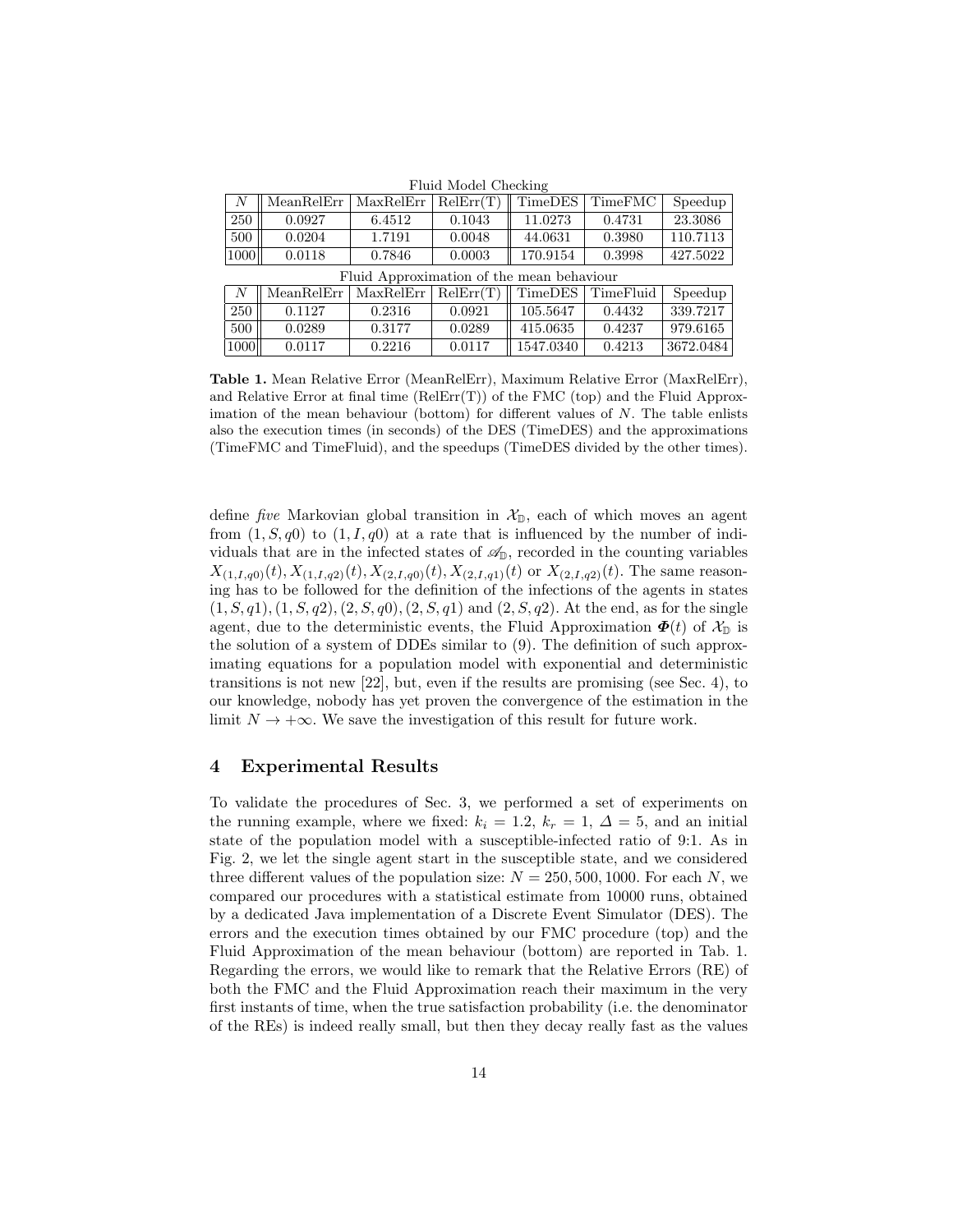

**Fig. 3.** The satisfaction probability  $P(T) = P_{F<sub>D</sub>}(T)$  obtained by the Fluid Model Checking (left) and the Fluid Approximation of the mean behaviour (right) in the case  $N = 1000$ . The results are compared with those obtained by the DES.

of  $P_{F_{\mathbb{D}}}(t)$  increase (this can be easily deduced from the values of the mean REs and the REs at final time). As expected, the accuracy of the approximations increases with the population size, and is already reasonably good for  $N = 500$ . Moreover, the resolution of the DDEs is computationally independent of  $N$ , and also much faster (approximatively 3 orders of magnitude in the case of the Fluid for  $N = 1000$  than the simulation based method. Fig. 3 shows the results of the FMC and the Fluid Approximation in the case N=1000.

### 5 Conclusions

We defined a fast and efficient FMC procedure that accurately estimates the probability that a single agent inside a large collective system satisfies a timebounded property specified by a single-clock DTA. The method requires the integration of a system of DDEs for the transient probability of an IMRP, and the exactness of the estimation is guaranteed in the limit of an infinite population.

Future Work. During the experimental analysis, we realised that, on certain models and properties, the DDEs (7) can be stiff, and their numerical integration in MATLAB is unstable (see also [8]). In the future, we want to address this issue by considering alternative integration methods [21], investigating also numerical techniques for MRP with time-dependent rates [26]. Furthermore, we plan to prove the convergence of the Fluid Approximation of Sec. 3.1, and to investigate higher-order estimates as in [10, 11]. Finally, we want to extend the FMC procedure of this paper to validate requirements specified in the logic  $CSL^{TA}$  [17] and DTA properties endowed with multiple clocks (possibly considering the approximation techniques defined in [19] and [4]).

## References

- 1. R. Alur and D. L. Dill. A Theory of Timed Automata. Theor. Comput. Sci., 1994.
- 2. H. Andersson and T. Britton. Stochastic Epidemic Models and their Statistical Analysis. Springer New York, 2000.